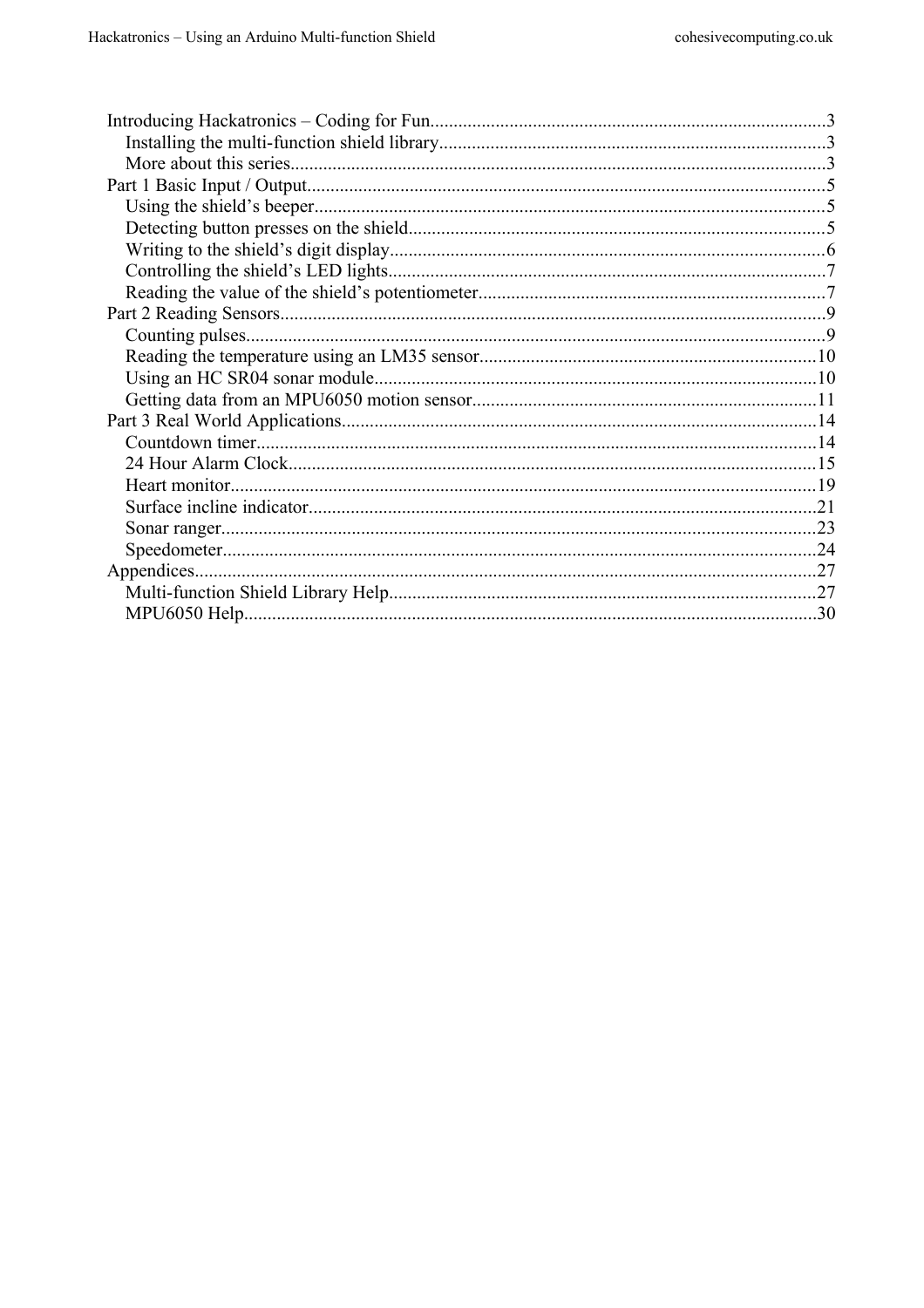## <span id="page-2-0"></span>*Introducing Hackatronics – Coding for Fun*

When I was about 10 years old my folks bought me a C64 computer, and very soon I was learning how to connect some basic components and sensors to its joystick and parallel ports to try and do some interesting things. This was way back in 1983. On one occasion, I actually managed to fry this £350 computer while soldering a wire that was connected to a port when it was switched on. Fortunately, I got the C64 repaired at minimal cost, but don't try something like that yourself.

Today, the Raspberry Pi and Arduino range of microcontrollers is a great way to start to learn how to write code that connects with the outside world. In addition, there are numerous electronic addons with components already built on to them, ready to be utilized with a bit of code. One such add-on is a multi-function Arduino shield available at low cost from internet suppliers, one such being [Hobby Components:](http://hobbycomponents.com/shields/461-multifunction-shield-for-arduino-uno-leonardo)

Simple I/O that is usually taken for granted on PCs, like reading key presses, outputting to a display, and sounding an alarm, often get in the way of the focus of the main task when developing for microcontrollers. It is for this reason I have developed a library for this multi-function shield that simplifies basic and mundane I/O operations. I also provide a set of real world applications that make use of this library as part of a coding series, so those new to coding on the Arduino can experiment with and enhance them. Well, that's how I learnt how to code all those years ago.

Some familiarity with the Arduino platform is assumed, as is the installation of the [Arduino](https://www.arduino.cc/en/Main/Software)  [development environment.](https://www.arduino.cc/en/Main/Software) A [demo video](http://www.cohesivecomputing.co.uk/hackatronics/arduino-multi-function-shield/) of some of the Arduino applications is available from my website.

#### <span id="page-2-2"></span>**Installing the multi-function shield library**

If you haven't already done so, you will need to first install the [TimerOne](https://github.com/PaulStoffregen/TimerOne) and [Software I2C](http://playground.arduino.cc/Main/SoftwareI2CLibrary) libraries using [instructions for installing Arduino libraries.](https://www.arduino.cc/en/guide/libraries)

You can download the multi-function shield library from the link below and install as a .zip library, referring to the instructions in the link above:

- [Multi-function Shield Library](http://files.cohesivecomputing.co.uk/MultiFuncShield-Library.zip)
- [All source code used in series](http://files.cohesivecomputing.co.uk/Hackatronics-Using-Arduino-Multi-function-Shield.zip)

If for any reason you haven't been successful installing any of the libraries, then download this [library bundle](http://files.cohesivecomputing.co.uk/Multi-function-shield-library-bundle.zip) instead, unzip and copy to your Documents\Arduino\libraries folder (if using Windows) or OS equivalent. Although we do everything to ensure our downloads are free from viruses and malware, please check that your virus and malware scanning software is up to date before hand.

I must point out that by following the Hackatronics series, you agree to do so at your own risk, and agree to take full responsibility for any loss or damages you may incur upon yourself or others. If you're a kid starting out, be sure to have supervision of a responsible adult.

#### <span id="page-2-1"></span>**More about this series**

This series is divided in to three main parts:

1. Basic Input / Output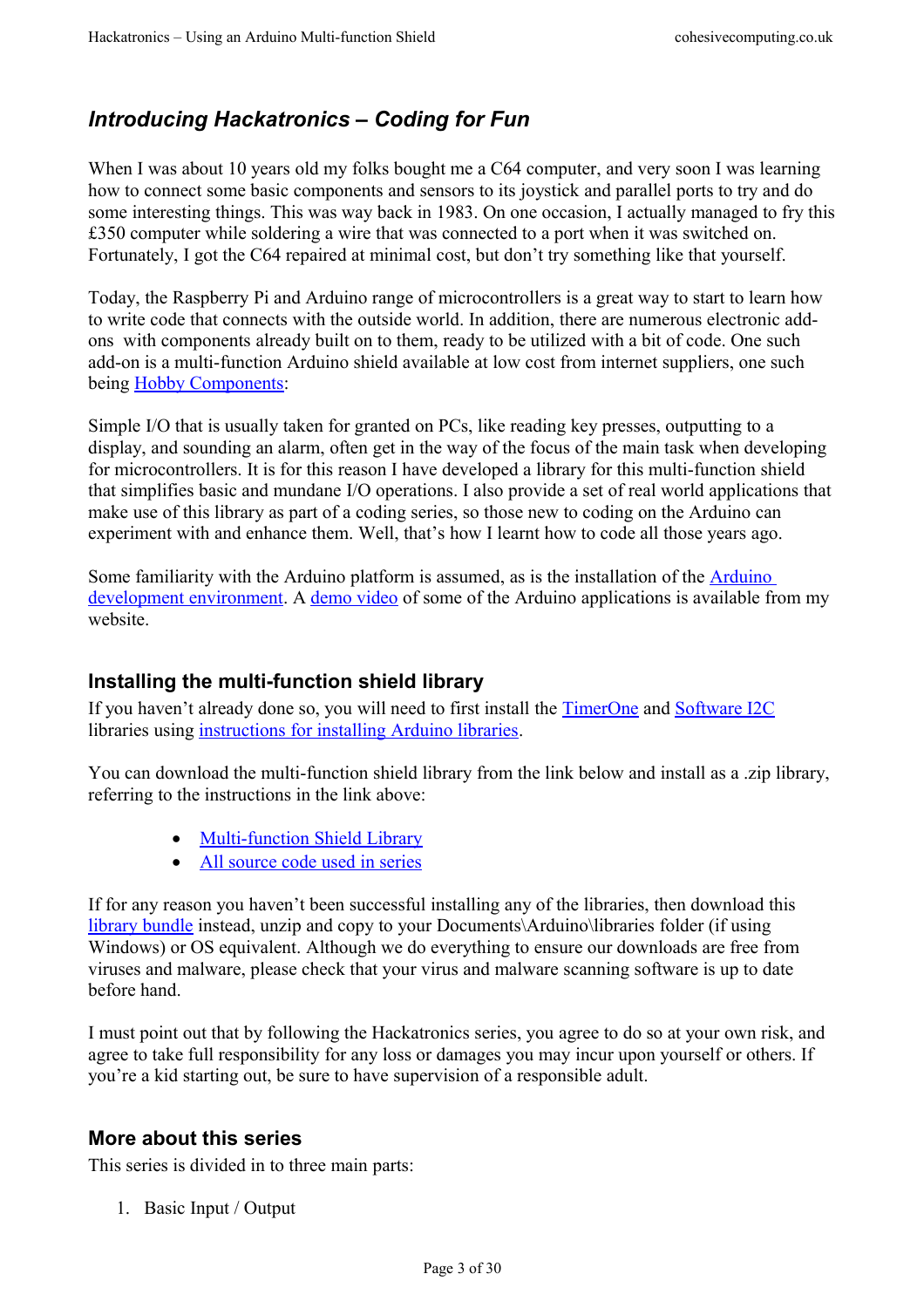- 2. Reading Sensors
- 3. Real World Applications

Part 1 demonstrates the ease with which the multi-function shield buttons, beeper and display can utilized by using the shield library, consequently making it easier to concentrate on the logic of the application.

Part 2 demonstrates how the shield library can be used to read values from external sensors, such as temperature, sonar and motion sensors, and how to process electronic pulses from an external source.

Part 3 explores working applications using the library and the multi-function shield:

- 24 hour alarm clock
- $\bullet$  Heart monitor (requires heart pulse sensor)
- Count down timer
- Surface incline level indicator– (requires MPU6050 motion sensor)
- Sonar ranger (requires HC SR04 sonar module)
- Speedometer (requires magnet and reed switch)

Each of these has scope to be built upon and expanded, but I leave that to you.

Get coding and have fun!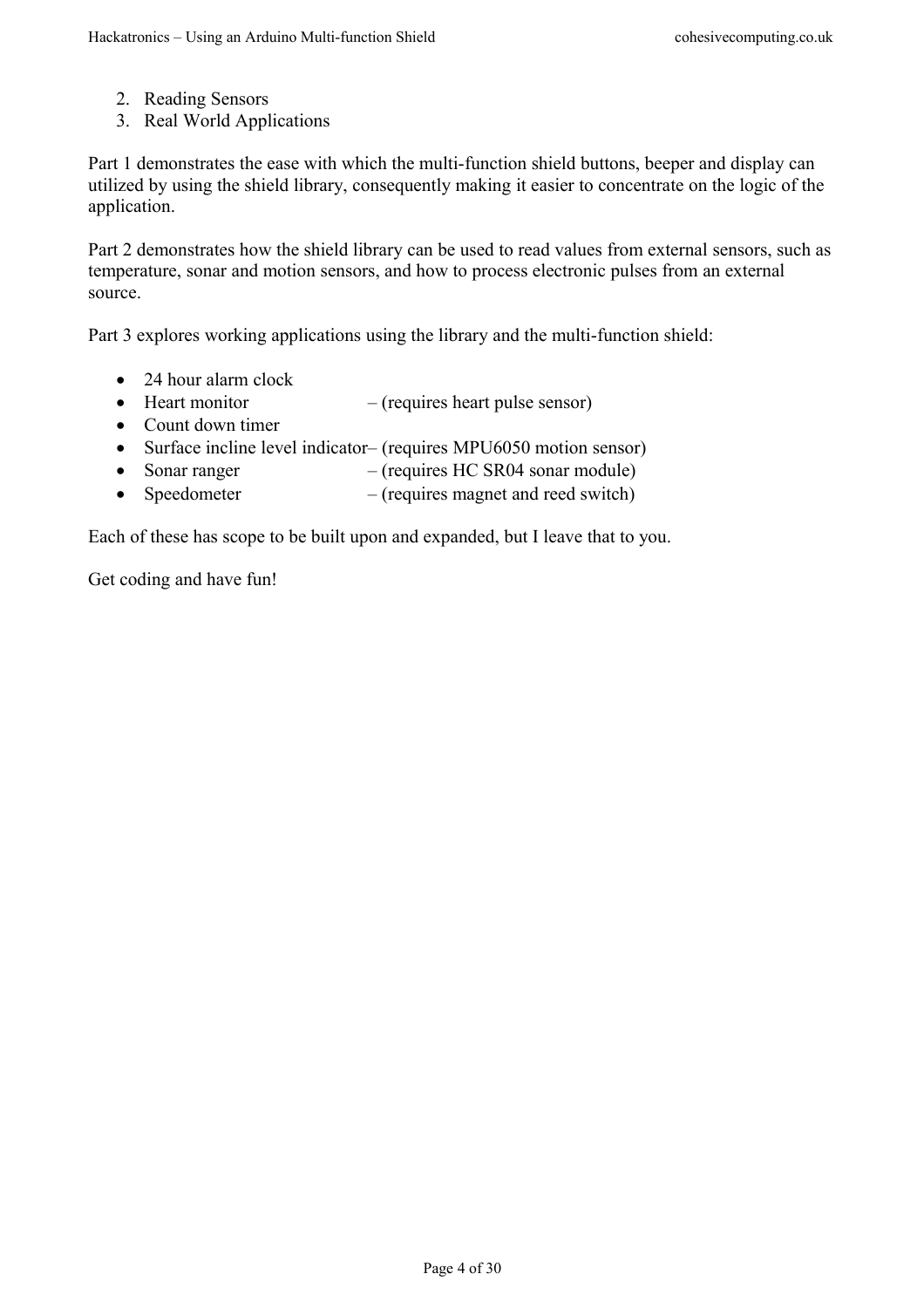## <span id="page-4-2"></span>*Part 1 Basic Input / Output*

This is part one of the Applied Hackatronics Series for the Arduino Multi-function shield, which shows how to use the shield library to access the multi-function shield buttons, buzzer and display. If you haven't already done so, you'll need to download the source code and install the libraries using the links in the introduction.

By following the Hackatronics series, you agree to do so at your own risk, and agree to take full responsibility for any loss or damages you may incur upon yourself or others.

#### <span id="page-4-1"></span>**Using the shield's beeper**

The multi-function shield library provides a flexible way to sound different types of alarms using the beeper. The actual timing and sounding of the beeper is controlled in the background using interrupts, which means your application can continue to focus on performing its main task.

```
#include <TimerOne.h>
#include <Wire.h>
#include <MultiFuncShield.h>
void setup() {
  // put your setup code here, to run once:
  Timer1.initialize();
  MFS.initialize(&Timer1); // initialize multi-function shield library
  // NOTE beep control is performed in the background, i.e. beep() is non 
blocking.
  // short beep for 200 milliseconds
  MFS.beep();
  delay(1000);
  // 4 short beeps, repeated 3 times.
  MFS.beep(5, // beep for 50 milliseconds
 5, // silent for 50 milliseconds
 4, // repeat above cycle 4 times
 3, // loop 3 times
 50 // wait 500 milliseconds between loop
           );
}
void loop() {
  // put your main code here, to run repeatedly:
}
```
#### <span id="page-4-0"></span>**Detecting button presses on the shield**

With the multi-function shield library, different types of button presses can be detected: short press, long press, button release after short press, button release after long press. The sketch below displays the type of button press in the serial monitor window. Check what happens you press and or hold multiple buttons together, and for different durations.

```
#include <TimerOne.h>
#include <Wire.h>
#include <MultiFuncShield.h>
void setup() {
```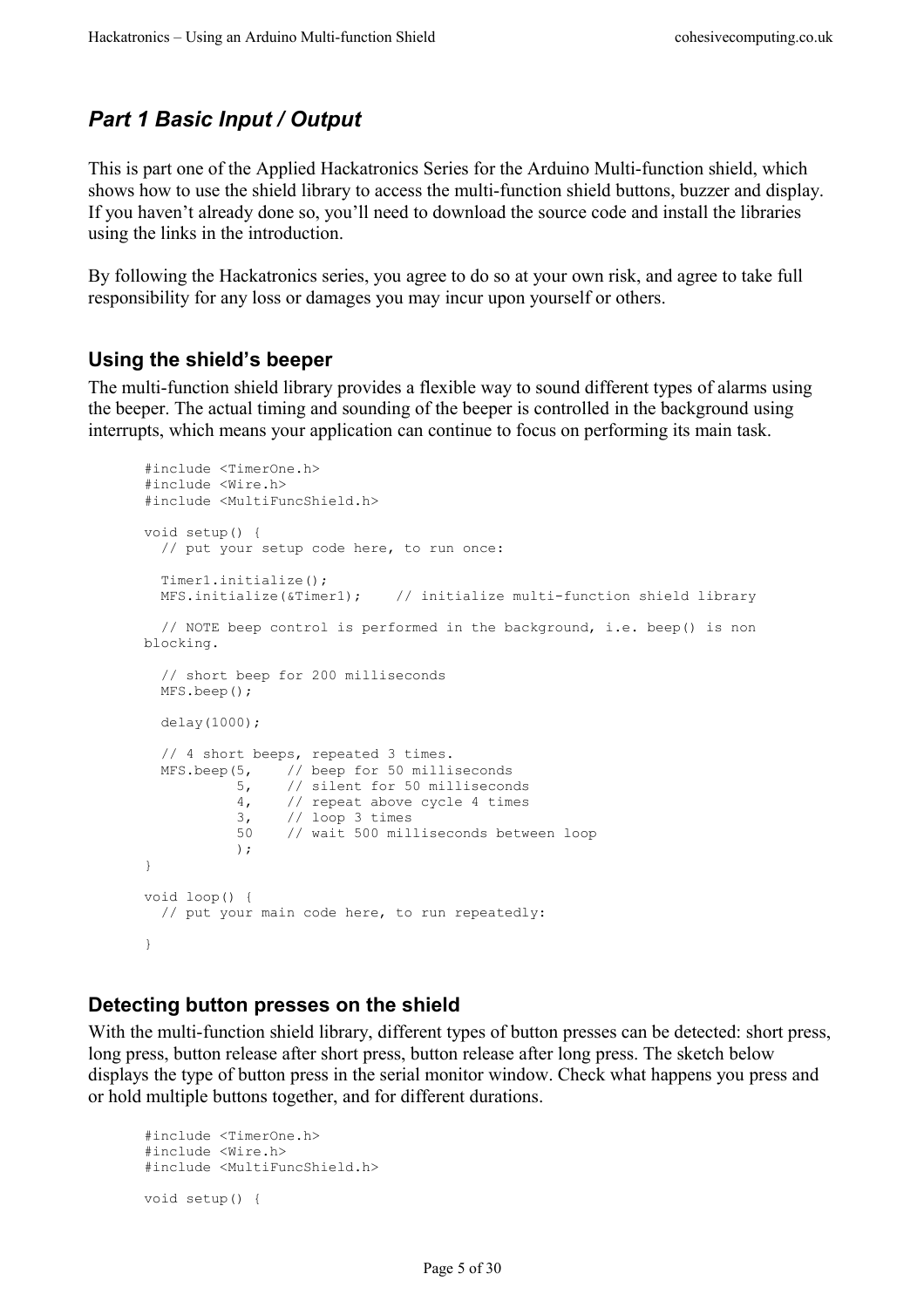```
 // put your setup code here, to run once:
   Serial.begin(9600);
   Timer1.initialize();
 MFS.initialize(&Timer1); // initialize multi-function shield library
}
void loop() {
   // put your main code here, to run repeatedly:
  byte btn = MFS.getButton(); // Normally it is sufficient to compare the return
                                  // value to predefined macros, e.g. 
BUTTON_1_PRESSED,
                                  // BUTTON_1_LONG_PRESSED etc.
   if (btn)
   {
    byte buttonNumber = btn & B00111111;
    byte buttonAction = btn & B11000000;
    Serial.print("BUTTON ");
     Serial.write(buttonNumber + '0');
    Serial.print(" ");
     if (buttonAction == BUTTON_PRESSED_IND)
\left\{\begin{array}{ccc} & & \\ & & \end{array}\right\} Serial.println("PRESSED");
 }
     else if (buttonAction == BUTTON_SHORT_RELEASE_IND)
     {
      Serial.println("SHORT_RELEASE");
     }
     else if (buttonAction == BUTTON_LONG_PRESSED_IND)
    \mathcal{A}Serial.println("LONG_PRESSED");
     }
     else if (buttonAction == BUTTON_LONG_RELEASE_IND)
     {
      Serial.println("LONG RELEASE");
     }
   }
}
```
#### <span id="page-5-0"></span>**Writing to the shield's digit display**

The management of the multi-function shield's digit display is performed in the background using interrupts, which means your application can continue to focus on performing its main task. String, integer and float values are written to the display as demonstrated in the sketch below:

```
#include <TimerOne.h>
#include <Wire.h>
#include <MultiFuncShield.h>
void setup() {
  // put your setup code here, to run once:
  Timer1.initialize();
  MFS.initialize(&Timer1); // initialize multi-function shield library
  MFS.write("Hi");
  delay(2000);
  MFS.write(-273);
  delay(2000);
 MFS.write(3.141, 2); // display to 2 decimal places.
  delay(2000);
}
int counter=0;
byte ended = false;
```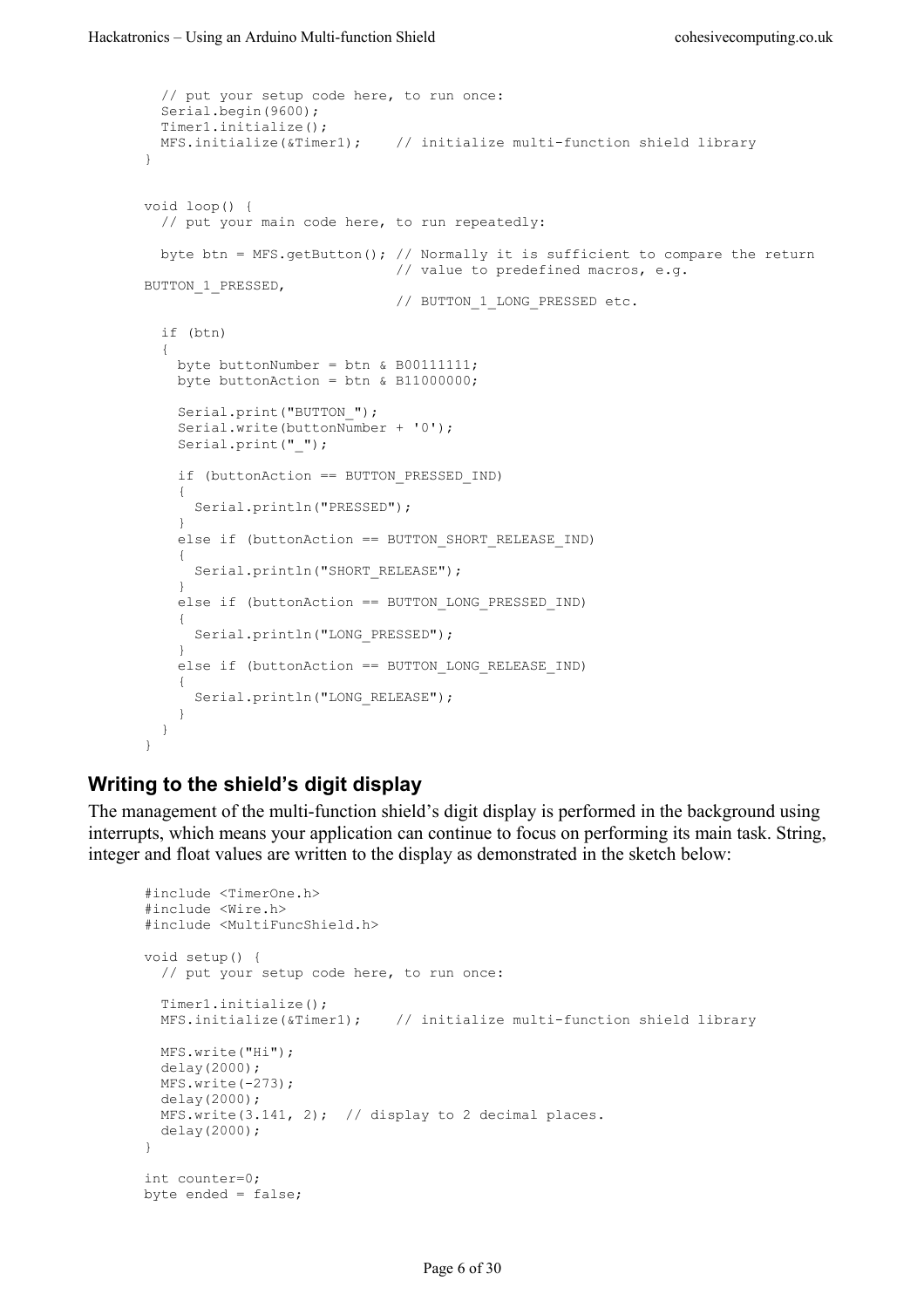```
void loop() {
   // put your main code here, to run repeatedly:
  if (counter \langle 200 \rangle {
    MFS.write((int)counter);
     counter++;
   }
   else if (!ended)
   {
     ended = true;
    MFS.write("End");
   MFS.blinkDisplay(DIGIT ALL, ON);
   }
   delay(50);
}
```
#### <span id="page-6-1"></span>**Controlling the shield's LED lights**

Although it isn't strictly necessary to use the multi-function shield library to control the LED lights of the shield, support is provided in cases where your application needs the LEDs to perform basic blink operations. Blinking is managed in the background using interrupts.

```
#include <TimerOne.h>
#include <Wire.h>
#include <MultiFuncShield.h>
void setup() {
  // put your setup code here, to run once:
  Timer1.initialize();
 MFS.initialize(\alphaTimer1); // initialize multi-function shield library
 MFS.writeLeds(LED_ALL, ON);
  delay(2000);
 MFS.blinkLeds(LED 1 | LED_2, ON);
  delay(2000);
 MFS.blinkLeds(LED 1 | LED 2, OFF);
 MFS.blinkLeds(LED 3 | LED 4, ON);
  delay(2000);
  MFS.blinkLeds(LED_ALL, ON);
  delay(2000);
  MFS.blinkLeds(LED_ALL, OFF);
  MFS.writeLeds(LED_ALL, OFF);
}
void loop() {
  // put your main code here, to run repeatedly:
}
```
#### <span id="page-6-0"></span>**Reading the value of the shield's potentiometer**

This sketch demonstrates how the value of the preset pot is read and displayed on the multi-function shield. After uploading this sketch, turn the screw of the potentiometer to see the reading change on the digit display.

```
#include <TimerOne.h>
#include <Wire.h>
#include <MultiFuncShield.h>
void setup() {
   // put your setup code here, to run once:
   Timer1.initialize();
```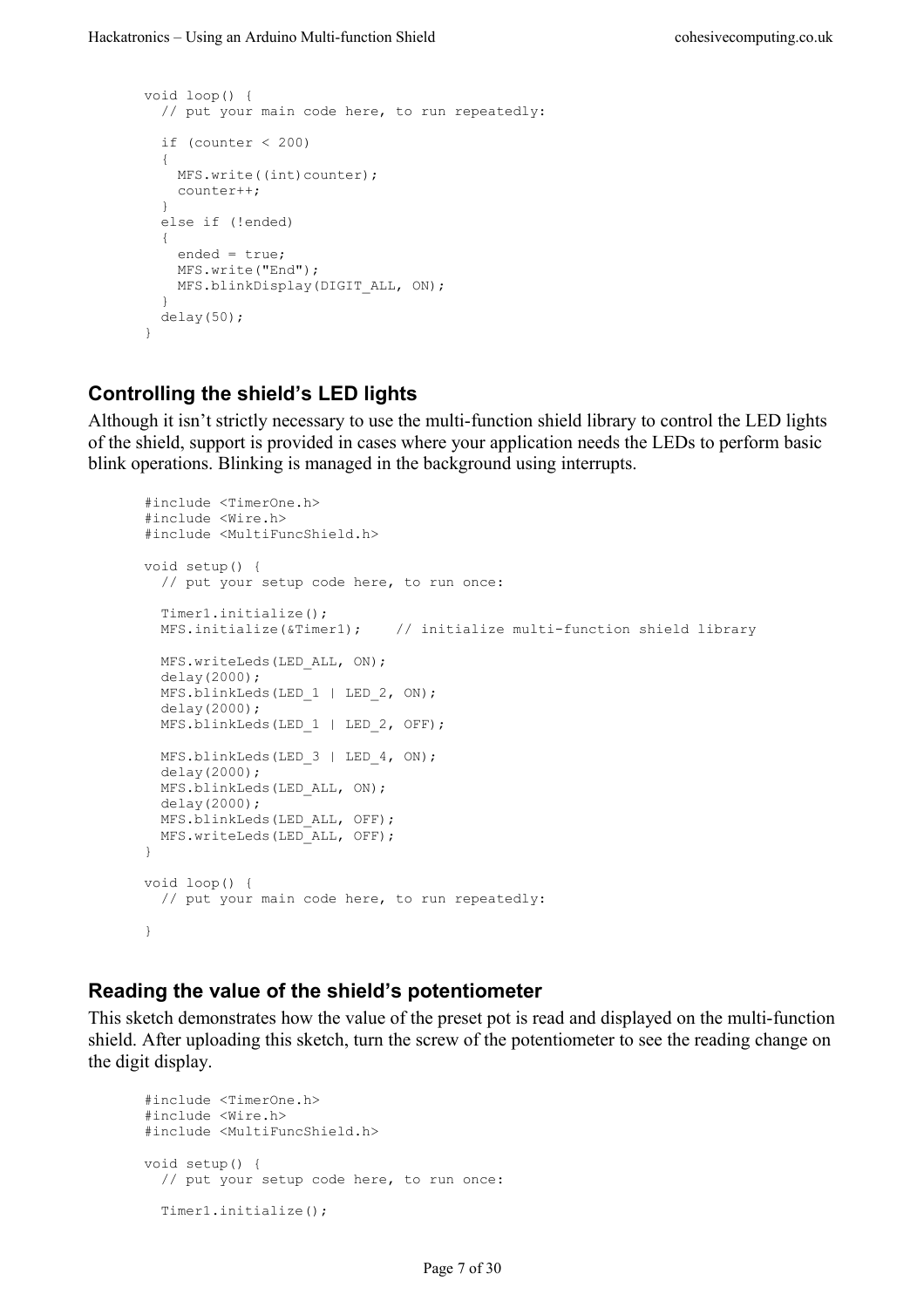```
 MFS.initialize(&Timer1); // initialize multi-function shield library
}
void loop() {
  // put your main code here, to run repeatedly:
 MFS.write(analogRead(POT_PIN));
  delay(100);
}
```
All the code samples and applications have been tested and work. If you experience any difficulties, please leave a comment, and I'll get back to you as soon as I can.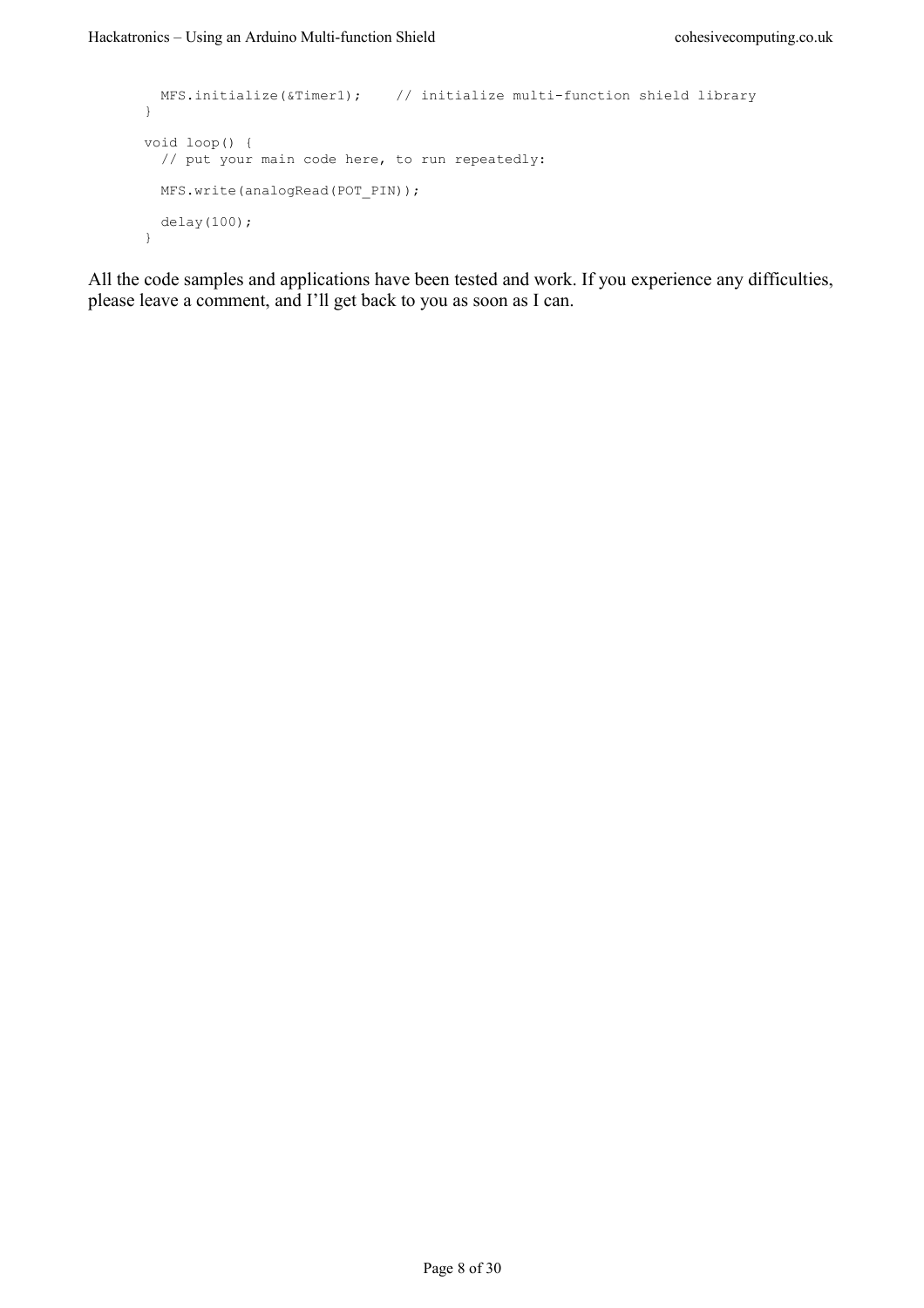## <span id="page-8-1"></span>*Part 2 Reading Sensors*

This is part two of the Applied Hackatronics Series for the Arduino Multi-function shield, and shows how the multi-function shield library can be used to read values from external sensors, such as temperature, sonar and motion sensors, and how to process electronic pulses from an external source. If you haven't already done so, you'll need to download the source code and install the libraries using the links in the introduction.

By following the Hackatronics series, you agree to do so at your own risk, and agree to take full responsibility for any loss or damages you may incur upon yourself or others.

#### <span id="page-8-0"></span>**Counting pulses**

The multi-function shield library has support for counting pulses (up to 500Hz) applied to an input pin of the Arduino. The counting of pulses is managed in the background using interrupts, which allows your application to focus on performing its main task. After uploading this sketch, repeatedly press button 1 to generate the pulses and see a reading of the press rate on the digit display.

```
#include <TimerOne.h>
#include <Wire.h>
#include <MultiFuncShield.h>
void setup() {
  // put your setup code here, to run once:
  Timer1.initialize();
  MFS.initialize(&Timer1); // initialize multi-function shield library
  MFS.initPulseInCounter(
BUTTON_1_PIN, \frac{1}{2} // use button 1 as means of generating pulses.
1500, \frac{1}{\sqrt{2}} the number of milliseconds to wait for a pulse, before
resetting pulse in period to 0.
      LOW // trigger pulse on LOW input.
  );
}
void loop() {
  // put your main code here, to run repeatedly:
   // Get the period of the most recent pulse (in milliseconds).
  // NOTE: pulse measurements are actually performed using interrupts.
 unsigned int pulsePeriodMs = MFS.getPulseInPeriod();
   if (pulsePeriodMs == 0)
   {
    MFS.write(0.0, 1);
   }
   else
  {
    MFS.write(1000.0 / pulsePeriodMs, 1); // calculate pulses per second. Display
to 1 decimal place.
  }
}
```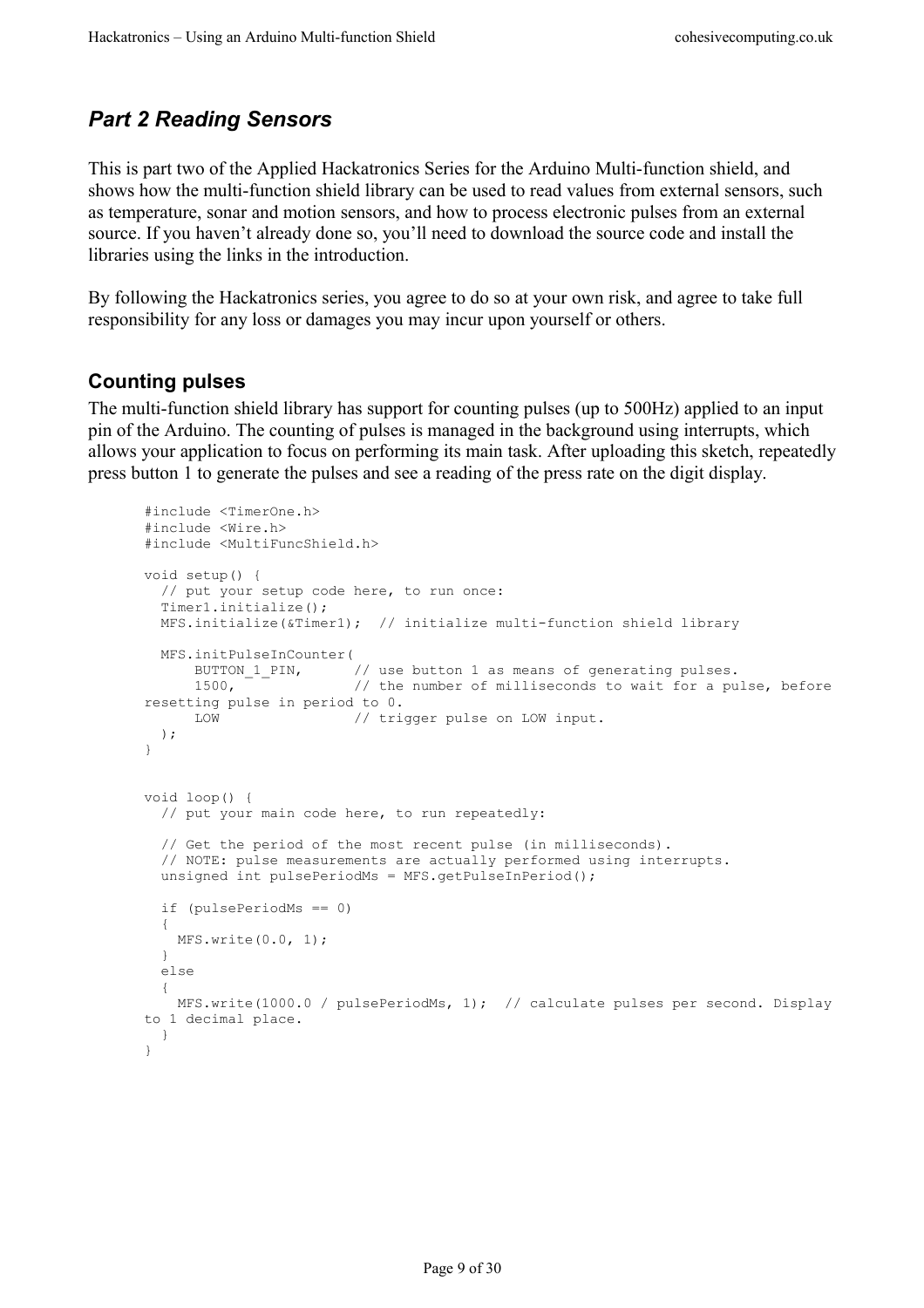#### <span id="page-9-1"></span>**Reading the temperature using an LM35 sensor**



The multi-function shield has a socket for accepting an LM35 temperature sensor, which must be inserted correctly, otherwise you may irreparably damage your Arduino, or computer connected to it. You will know when the sensor is incorrectly connected, because it will become very hot. The multi-function shield library provides three levels of filtering for smoothing the readings from this sensor:

```
#include <TimerOne.h>
#include <Wire.h>
#include <MultiFuncShield.h>
// NOTE: make sure jumper J1 is removed from shield, and that LM35 is inserted 
correctly.
void setup() {
  // put your setup code here, to run once:
  Timer1.initialize();
  MFS.initialize(&Timer1); // initialize multi-function shield library
  // Initialize using a low pass filter.
 // Choose either: SMOOTHING NONE, SMOOTHING MODERATE or SMOOTHING STRONG
 MFS.initLM35(SMOOTHING MODERATE);
}
void loop() {
  // put your main code here, to run repeatedly:
   int tempCentigrade = MFS.getLM35Data(); // get centigrade in 1/10 of degree.
 MFS.write((float)tempCentigrade / 10, 1); // display temp to 1 decimal place.
  delay(100);
}
```
#### <span id="page-9-0"></span>**Using an HC SR04 sonar module**



When using an HC SR04 sonar module, it is advisable to use the multi-function shield library to read and calculate distance values if interrupts are turned on. The reason for this is that the library's interrupt service routine affects the timing requirements of this sonar module, and as such the library compensates for it. The library also offers three levels of filtering for smoothing the readings from the sonar module. The trigger and echo pins of the sonar module are connected to Arduino pins 5 and 6 respectively.

```
#include <TimerOne.h>
#include <Wire.h>
#include <MultiFuncShield.h>
```
const int TrigPin = 5;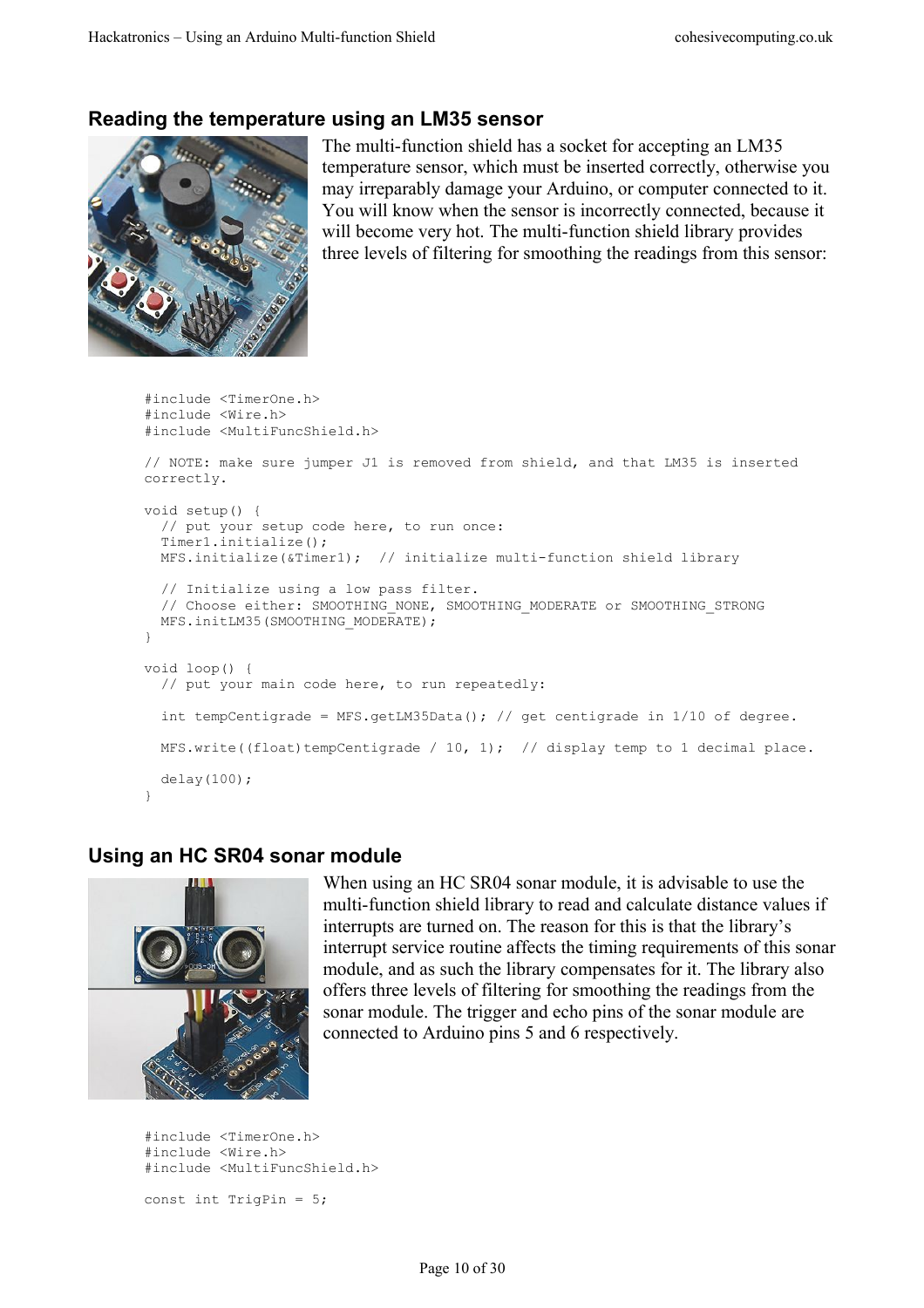```
const int EchoPin = 6;
void setup() {
  // put your setup code here, to run once:
  pinMode(TrigPin, OUTPUT);
  pinMode(EchoPin, INPUT);
  Timer1.initialize();
  MFS.initialize(&Timer1); // initialize multi-function shield library
  // initialize with low pass filter: SMOOTHING NONE, SMOOTHING MODERATE or
SMOOTHING_STRONG
 MFS.initSonar(SMOOTHING MODERATE);
}
void loop() {
   // put your main code here, to run repeatedly:
   MFS.write((int)MFS.getSonarDataCm(TrigPin, EchoPin));
  delay(100);
}
```
#### <span id="page-10-0"></span>**Getting data from an MPU6050 motion sensor**



The multi-function shield does not expose the hardware I2C pins of some Arduino boards, such as the Leonardo. The following sketch uses the shield library to read raw values from the MPU6050 sensor, using either the Wire library or a software implementation of I2C. Download the full source code in order to upload the sketch to an Arduino, after which press button 1 on the shield to toggle reporting of sensor data, and press button 2 to cycle through acceleration, gyro and temperature values.

```
#define _SOFTI2C_H
#include <SoftI2CMaster.h>
#include <Wire.h>
#include <TimerOne.h>
#include <MultiFuncShield.h>
#include "SoftwareI2C.h"
#include "I2C.h"
#include "MPU6050.h"
#define SOFTWARE_I2C
MPU6050 MPU;
void displayHeading(byte mode);
void setup() {
  Serial.begin(9600);
   // put your setup code here, to run once:
   Timer1.initialize();
#if defined (SOFTWARE I2C)
   // Use software I2C
```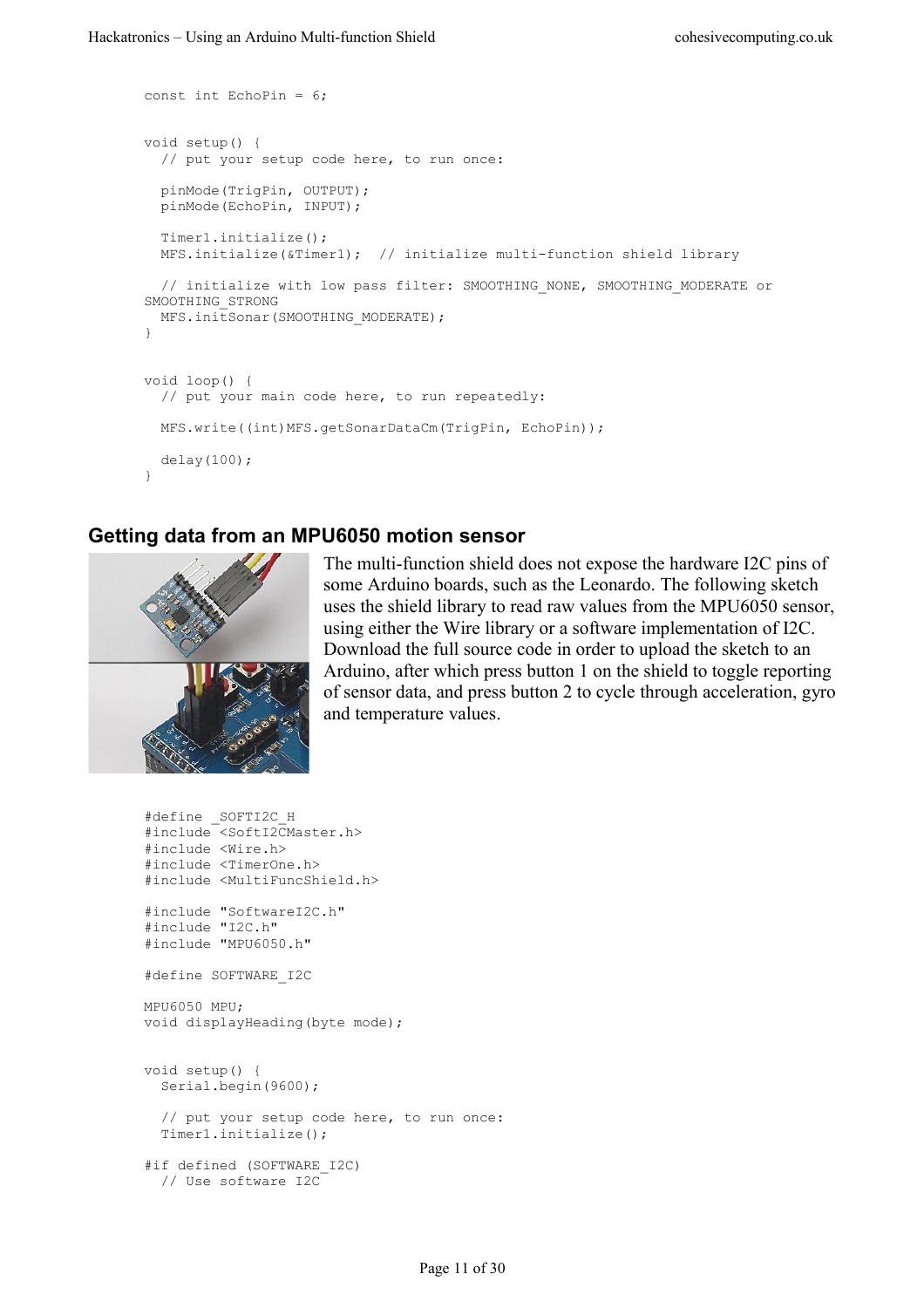```
 // Uno and Leonardo, use pin 5 for SCL and 6 for SDA. Mega2560, use pin A5 for 
SDA.
   SoftI2C1.initialize();
 MPU.initialize(&SoftI2C1, MPU DEFAULT ADDRESS << 1);
#else
  // Use hardware I2C
 Wire.begin();
  I2C1.initialize(&Wire);
 MPU. initialize(&I2C1, MPU DEFAULT ADDRESS);
#endif
  MFS.initialize(&Timer1);
  MFS.write("Acc");
}
byte displayValues = true;
byte displayMode = 0;
void loop() {
   // put your main code here, to run repeatedly:
  byte btn = MFS.getButton();
   // Use button 1 to toggle reporting of sensor values.
  if (btn == BUTTON 1 PRESSED)
   {
     displayValues = !displayValues;
     if (displayValues)
     {
      displayHeading(displayMode);
     }
     else
     {
       MFS.write("Off");
     }
   }
   if (displayValues)
   {
     // Use button 2 to cycle though the display modes.
     if (btn == BUTTON_2_PRESSED)
     {
       displayMode++;
      if (displayMode == 3)\{ displayMode = 0;
       }
       displayHeading(displayMode);
     }
     if (displayMode == 0)
     {
       // display raw acceleration values.
       MPU.getAccelRaw();
      Serial.print((float)MPU.accel X Raw / MPU.accelScaleValue);
       Serial.print("\t");
      Serial.print((float)MPU.accel Y_Raw / MPU.accelScaleValue);
       Serial.print("\t");
      Serial.print((float)MPU.accel Z Raw / MPU.accelScaleValue);
       Serial.print("\t\n");
     }
     else if (displayMode == 1)
\left\{\begin{array}{ccc} & & \\ & & \end{array}\right\} // display raw gyrovalues
       MPU.getGyroRaw();
      Serial.print((float)MPU.gyro X Raw / MPU.gyroScaleValue);
```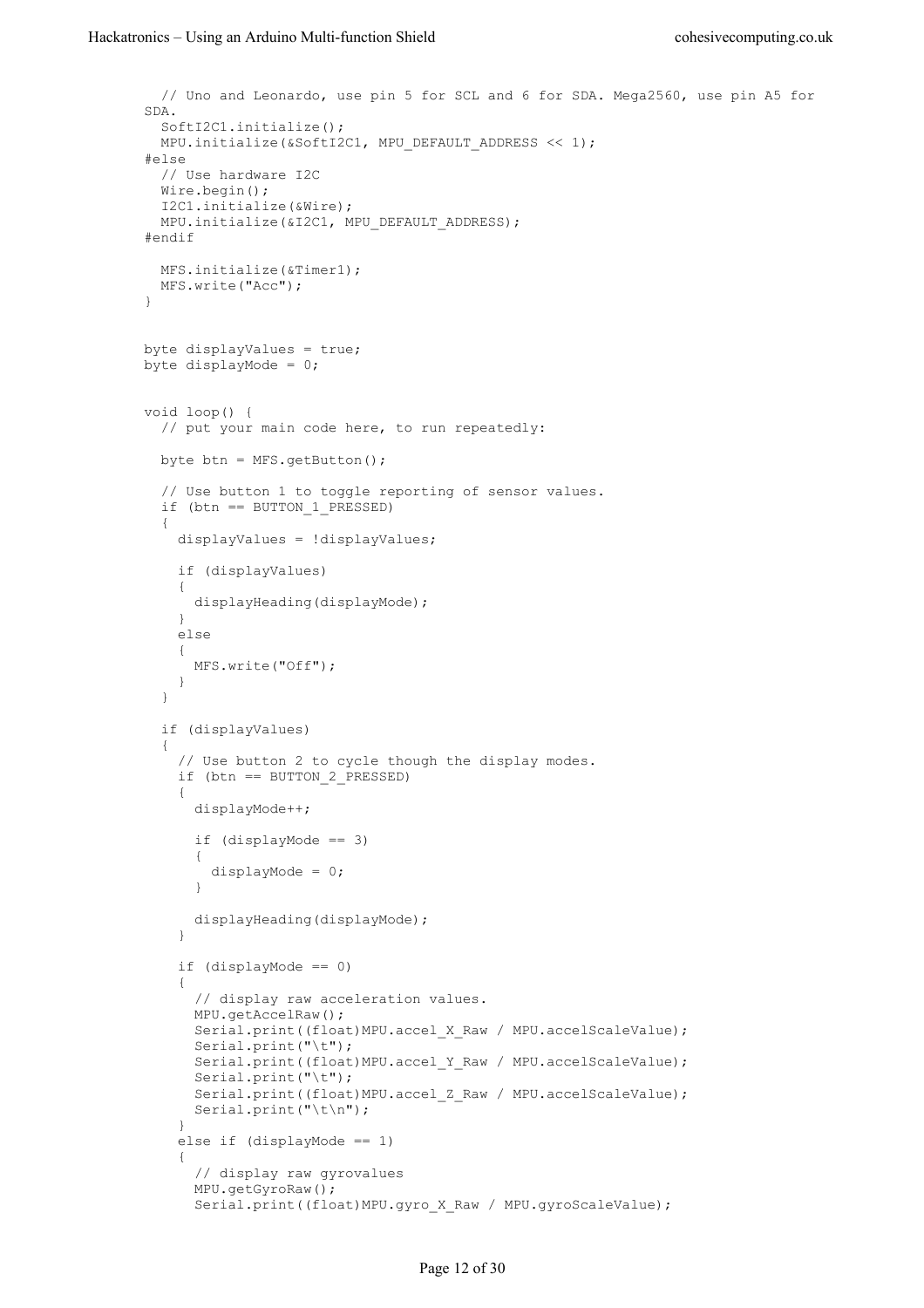```
 Serial.print("\t");
      Serial.print((float)MPU.gyro Y_Raw / MPU.gyroScaleValue);
       Serial.print("\t");
      Serial.print((float)MPU.gyro Z_Raw / MPU.gyroScaleValue);
      Serial.print("\t\n");
     }
     else if (displayMode == 2)
     {
       // display temperature value.
       Serial.println((float)MPU.getTemp10th() / 10);
     }
   }
  delay(50);
}
void displayHeading(byte mode)
{
  if (mode == 0) {
    Serial.println("Acceleration in g (1g = 9.8 m/s/s)");
    Serial.println("X\tY\tZ");
    MFS.write("Acc");
   }
   else if (mode == 1)
   {
     Serial.println("Gyro angular velocity in degrees / second");
    Serial.println("X\setminus tY\setminus tZ");
     MFS.write("Gyro");
   }
   else if (mode == 2)
   {
     Serial.println("Temperature in degrees celsius.");
    MFS.write("Te");
   }
}
```
All the code samples and applications have been tested and work. If you experience any difficulties, please leave a comment, and I'll get back to you as soon as I can.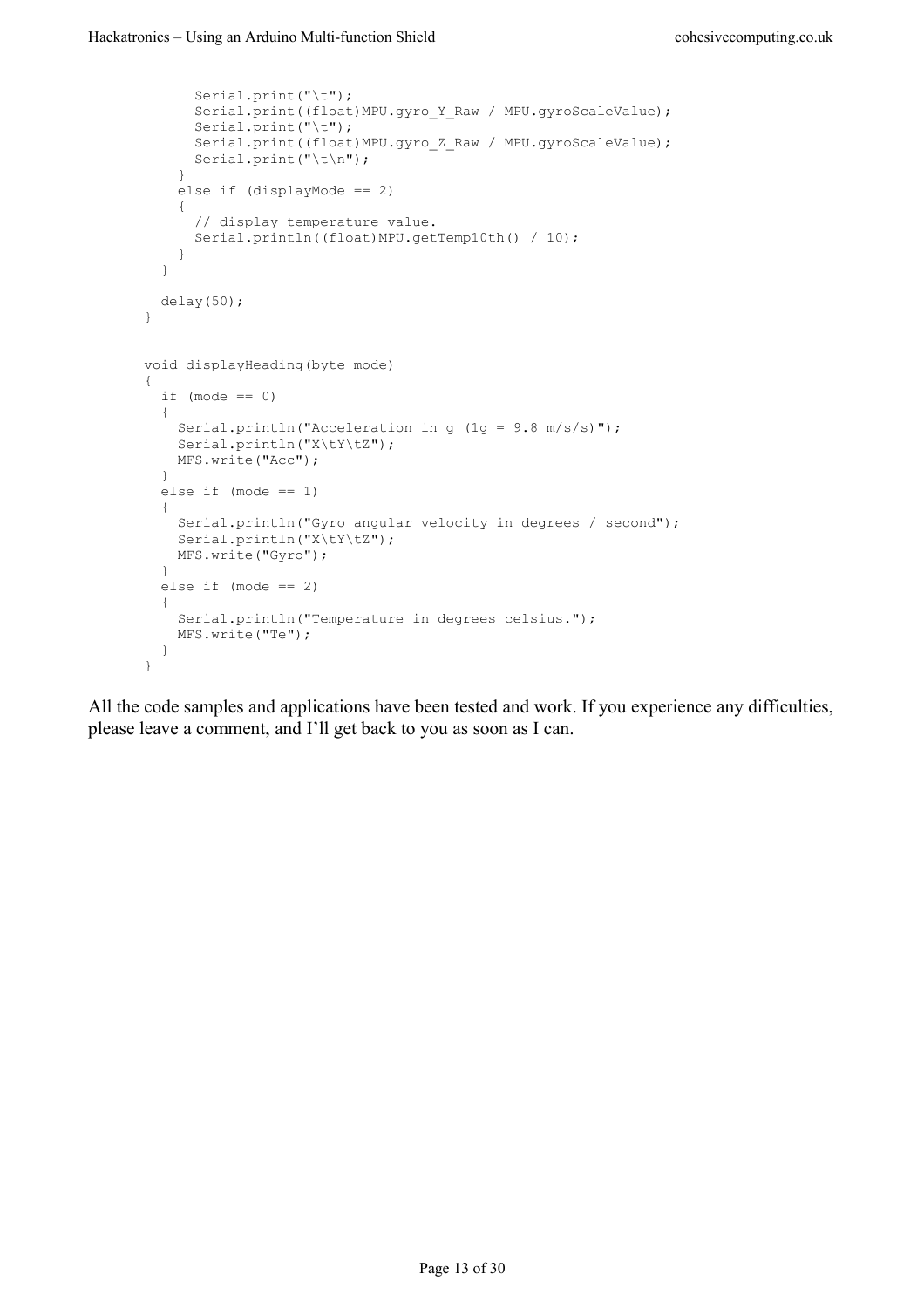## <span id="page-13-1"></span>*Part 3 Real World Applications*

This is part three of the Applied Hackatronics Series for the Arduino Multi-function shield, and explores working applications using the library and the multi-function shield. If you haven't already done so, you'll need to download the source code and install the libraries using the links in the introduction.

For each of the applications below there is an accompanying [online video,](http://www.cohesivecomputing.co.uk/hackatronics/arduino-multi-function-shield/) as well as a summary video.

By following the Hackatronics series, you agree to do so at your own risk, and agree to take full responsibility for any loss or damages you may incur upon yourself or others.

#### <span id="page-13-0"></span>**Countdown timer**

#include <TimerOne.h>

This countdown timer is similar to a countdown timer you might find in a microwave oven. You set the time, start the countdown timer, and when it reaches zero, the alarm sounds. You can pause/continue the timer, and reset to zero. Use the multi-function shield buttons 2 and 3 to set the minutes and seconds. A short press of button 1 starts or stops the timer, and a long press resets it. Possible enhancements for this application are to have a device switched on only whilst the timer is counting down.

```
#include <Wire.h>
#include <MultiFuncShield.h>
enum CountDownModeValues
{
  COUNTING_STOPPED,
  COUNTING
};
byte countDownMode = COUNTING_STOPPED;
byte tenths = 0;
char seconds = 0;
char minutes = 0;
void setup() {
  // put your setup code here, to run once:
   Timer1.initialize();
  MFS.initialize(&Timer1); // initialize multi-function shield library
  MFS.write(0);
  Serial.begin(9600);
}
void loop() {
   // put your main code here, to run repeatedly:
   byte btn = MFS.getButton();
   switch (countDownMode)
   {
     case COUNTING_STOPPED:
       if (btn == BUTTON 1 SHORT RELEASE && (minutes + seconds) > 0)
\overline{\mathcal{A}} // start the timer
           countDownMode = COUNTING;
```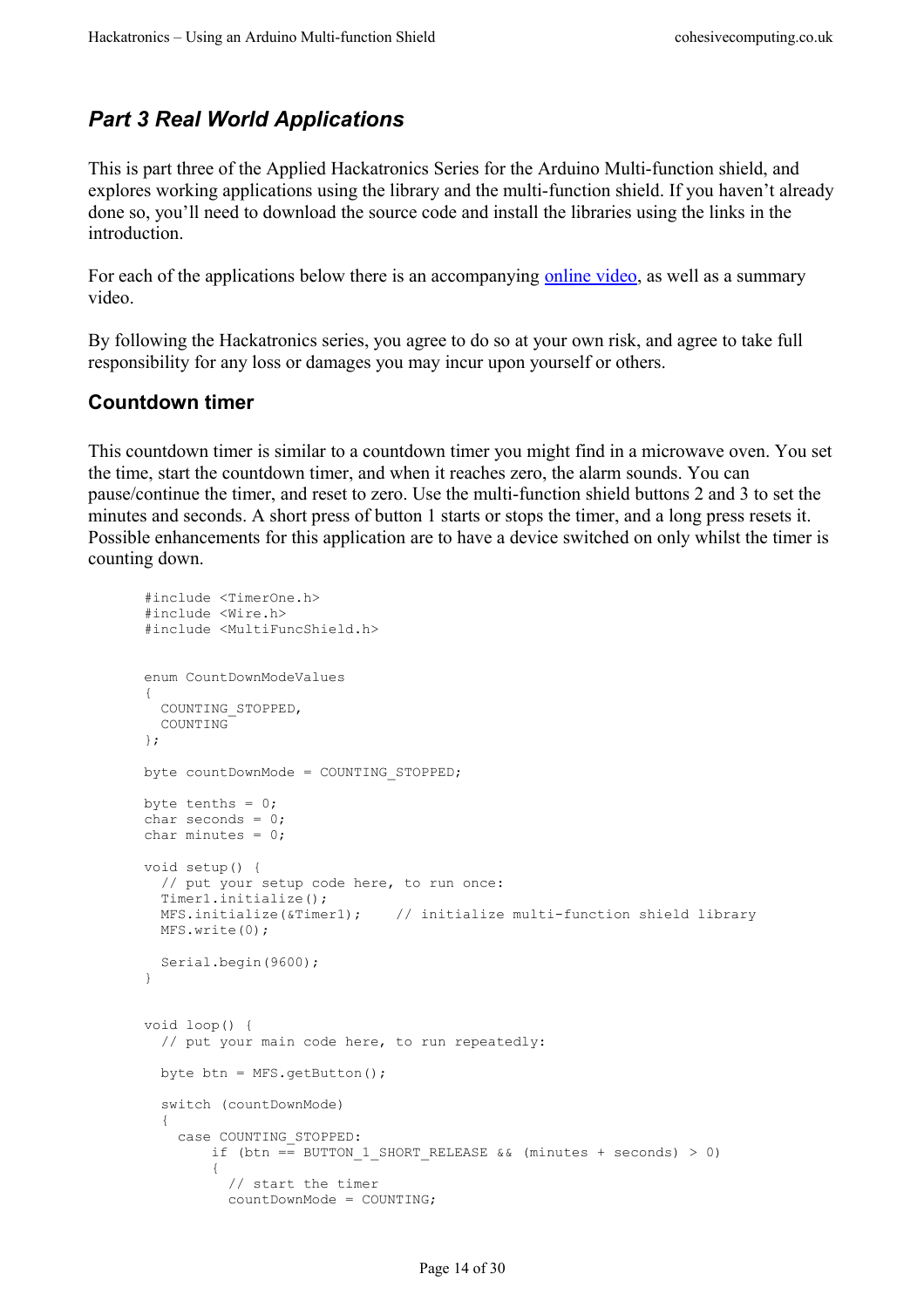```
 }
        else if (btn == BUTTON_1_LONG_PRESSED)
\overline{\mathcal{A}} // reset the timer
         tenths = 0;
          seconds = 0;
          minutes = 0;
          MFS.write(minutes*100 + seconds);
 }
        else if (btn == BUTTON_2_PRESSED || btn == BUTTON_2_LONG_PRESSED)
        {
          minutes++;
          if (minutes > 60)
 {
           minutes = 0;
 }
          MFS.write(minutes*100 + seconds);
 }
       else if (btn == BUTTON 3 PRESSED || btn == BUTTON 3 LONG PRESSED)
\overline{\mathcal{A}}seconds += 10;if (seconds >= 60)
 {
         seconds = 0; }
          MFS.write(minutes*100 + seconds);
 }
        break;
    case COUNTING:
        if (btn == BUTTON_1_SHORT_RELEASE || btn == BUTTON_1_LONG_RELEASE)
\overline{\mathcal{A}} // stop the timer
          countDownMode = COUNTING_STOPPED;
        }
        else
\overline{\mathcal{A}} // continue counting down
          tenths++;
         if (tenths == 10)
 {
           tenths = 0;
            seconds--;
            if (seconds < 0 && minutes > 0)
 {
             seconds = 59; minutes--;
 }
           if (minutes == 0 \& seconds == 0)
 {
              // timer has reached 0, so sound the alarm
              MFS.beep(50, 50, 3); // beep 3 times, 500 milliseconds on / 500 off
            countDownMode = COUNTING_STOPPED;
 }
            MFS.write(minutes*100 + seconds);
 }
       delay(100);
 }
        break;
  }
\mathbf{I}
```
#### <span id="page-14-0"></span>**24 Hour Alarm Clock**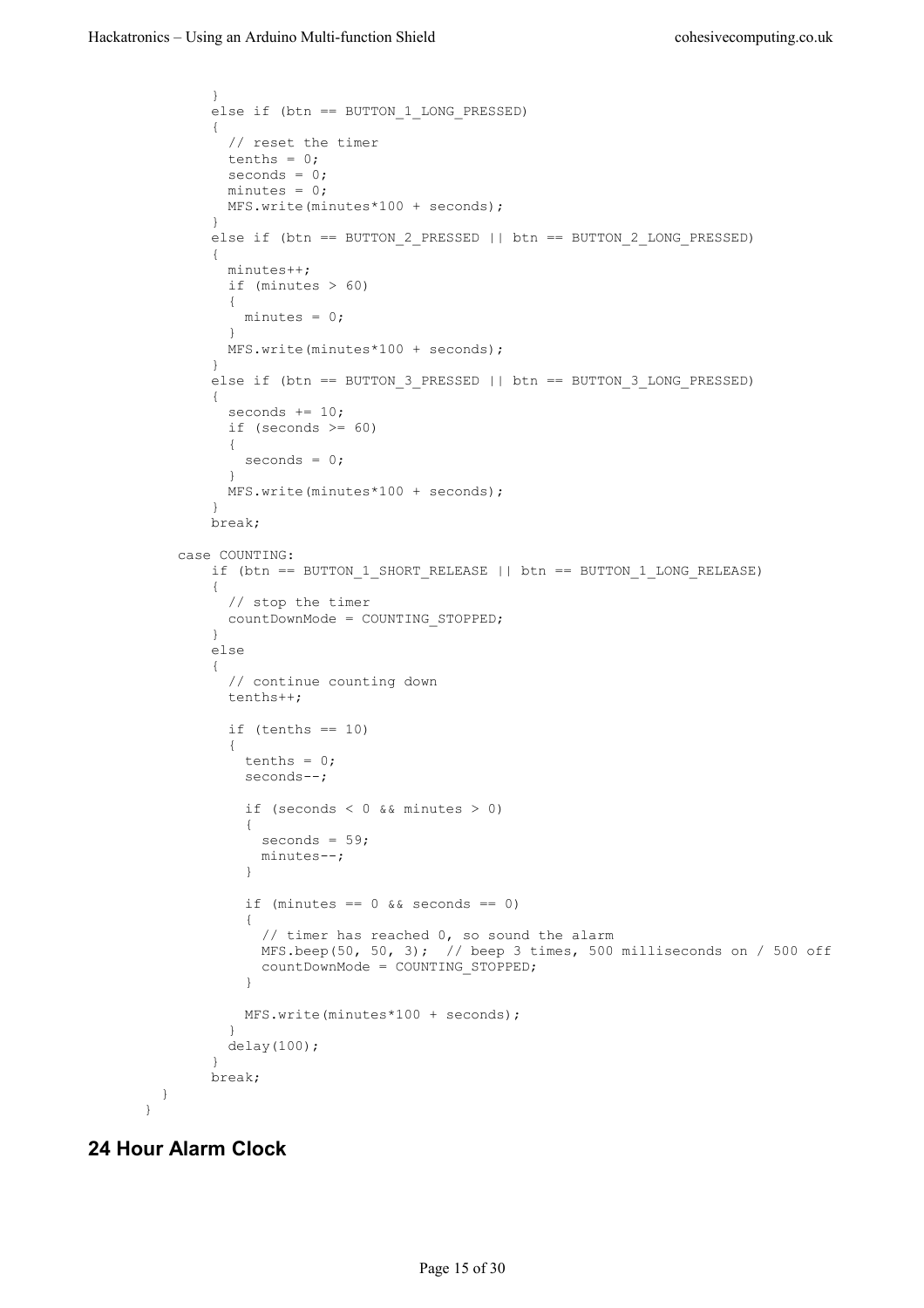This application demonstrates a digital clock with an alarm capability. When the Arduino is powered on, the multi-function shield display flashes until the user sets the time. Hold button 1 to set the time or alarm. When setting the time use button 3 to set the hour or minutes. Press button 2 to view alarm time or cancel the alarm if in progress. Holding button 3 enables or disables the alarm (LED1 indicates alarm is enabled). Possible enhancements to this application are to have a snooze feature, or to have multiple on/off periods during the day for a device.

```
#include <TimerOne.h>
#include <Wire.h>
#include <MultiFuncShield.h>
/*
 button 1 : hold to set time or alarm
 button 2 : press to view alarm time or cancel alarm if in progress
 button 3 : increment hour / minute when setting (alarm) time. Hold to toggle 
alarm setting.
  LED1 : on = alarm enabled
*/
volatile unsigned int clockMilliSeconds = 0;
volatile byte clockSeconds = 0;
volatile byte clockMinutes = 0;
volatile byte clockHours = 12;
volatile byte clockEnabled = 1;
byte alarmMinutes = 30;
byte alarmHours = 6;
volatile byte alarmEnabled = false;
byte alarmTogglePressed = false;
enum displayModeValues
{
  MODE_CLOCK_TIME,
 MODE<sup>CLOCK</sub>TIME SET HOUR,</sup>
 MODE<sup>CLOCK</sub>TIME<sup>SETMINUTE,</sup></sup>
  MODE_ALARM_TIME,
 MODE ALARM TIME SET HOUR,
  MODE_ALARM_TIME_SET_MINUTE
};
byte displayMode = MODE_CLOCK_TIME;
//-------------------------------------------------------------------------------
void setup()
{
  Timer1.initialize();
  MFS.userInterrupt = clockISR;
  MFS.initialize(&Timer1);
 MFS.blinkDisplay(DIGIT ALL);
  //MFS.beep(500);
}
void loop()
{
   // put your main code here, to run repeatedly:
  byte btn = MFS.getButton();
   switch (displayMode)
   {
     case MODE_CLOCK_TIME:
         displayTime(clockHours, clockMinutes);
```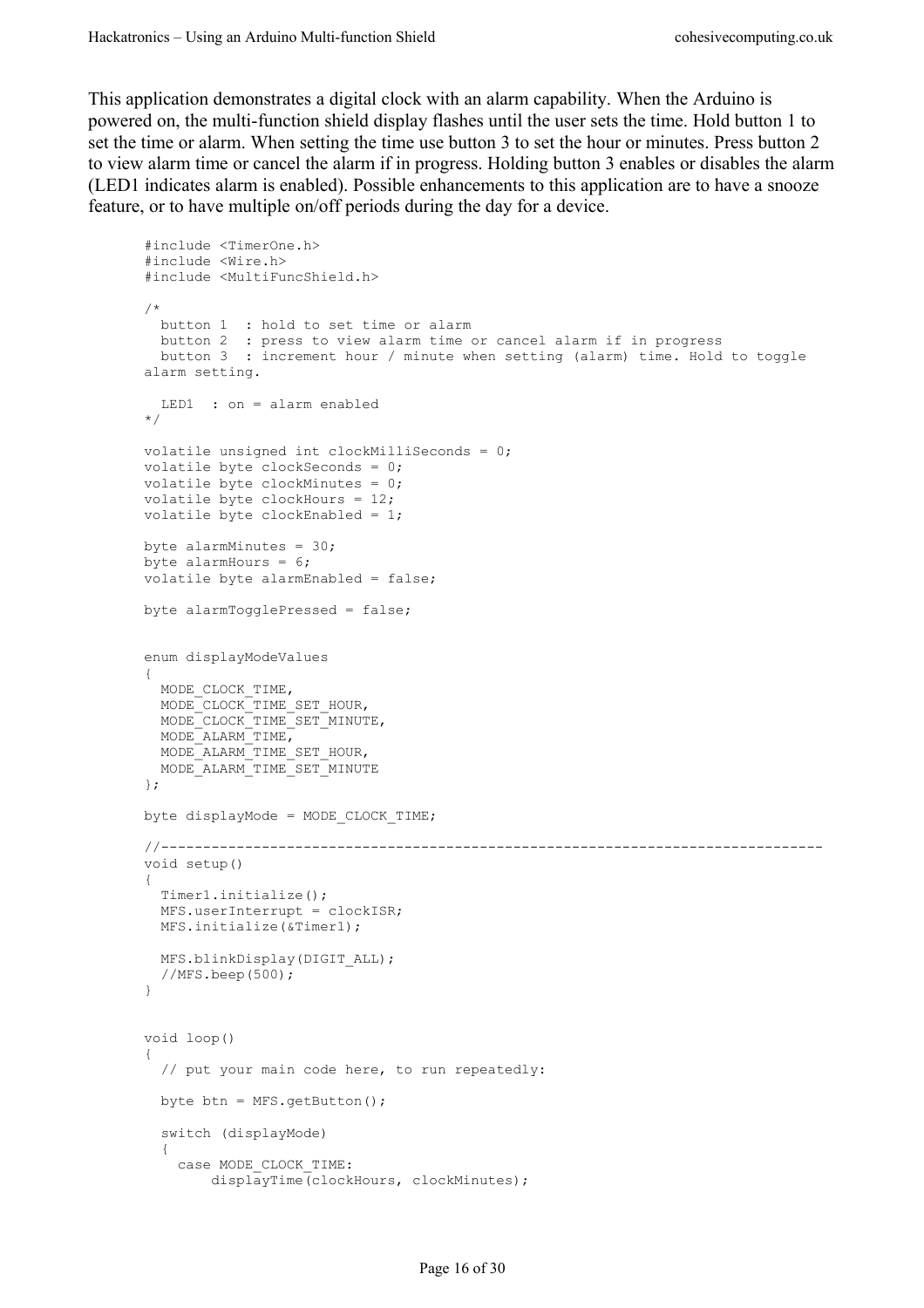```
 if (btn == BUTTON_2_PRESSED)
\overline{\mathcal{A}} MFS.beep(0); // cancel the alarm.
           displayMode = MODE_ALARM_TIME;
 }
         else if (btn == BUTTON_1_LONG_PRESSED)
\overline{\mathcal{A}}MFS.blinkDisplay(DIGIT ALL, OFF);
          MFS.blinkDisplay(DIGIT<sup>-1</sup> | DIGIT 2);
          displayMode = MODE CLOCK TIME SET HOUR;
          clockEnabled = false; clockMilliSeconds = 0;
        clockSeconds = 0; }
         else if (btn == BUTTON_3_LONG_PRESSED && !alarmTogglePressed)
\overline{\mathcal{A}} alarmTogglePressed = true;
           alarmEnabled = !alarmEnabled;
          MFS.writeLeds(LED 1, alarmEnabled);
 }
         else if (btn == BUTTON_3_LONG_RELEASE)
\overline{\mathcal{L}} alarmTogglePressed = false;
 }
         break;
    case MODE_CLOCK_TIME_SET_HOUR:
        if (b\bar{t}n == BUTTON 1 PRESED)\overline{\mathcal{A}}MFS.blinkDisplay(DIGIT 1 | DIGIT 2, OFF);
          MFS.blinkDisplay(DIGIT<sup>-</sup>3 | DIGIT<sup>-</sup>4);displayMode = MODE CLOCK TIME SET MINUTE;
 }
         else if (btn == BUTTON_3_PRESSED || btn == BUTTON_3_LONG_PRESSED)
\overline{\mathcal{A}} clockHours++;
           if (clockHours >= 24)
 {
             clockHours = 0;
 }
           displayTime(clockHours, clockMinutes);
 }
         break;
   case MODE CLOCK TIME SET MINUTE:
        if (btn == \overline{B}UTTON 1 PRESSED)
\overline{\mathcal{A}}MFS.blinkDisplay(DIGIT 3 | DIGIT 4, OFF);
          display displayMode = MODE_CLOCK_TIME;
           clockEnabled = true;
 }
         else if (btn == BUTTON_3_PRESSED || btn == BUTTON_3_LONG_PRESSED)
\overline{\mathcal{A}} clockMinutes++;
           if (clockMinutes >= 60)
 {
             clockMinutes = 0;
 }
           displayTime(clockHours, clockMinutes);
 }
         break;
    case MODE_ALARM_TIME:
         displayTime(alarmHours, alarmMinutes);
         if (btn == BUTTON_2_SHORT_RELEASE || btn == BUTTON_2_LONG_RELEASE)
\overline{\mathcal{A}} displayMode = MODE_CLOCK_TIME;
 }
        else if (btn == BUTTON 1 LONG PRESSED)
\overline{\mathcal{A}}
```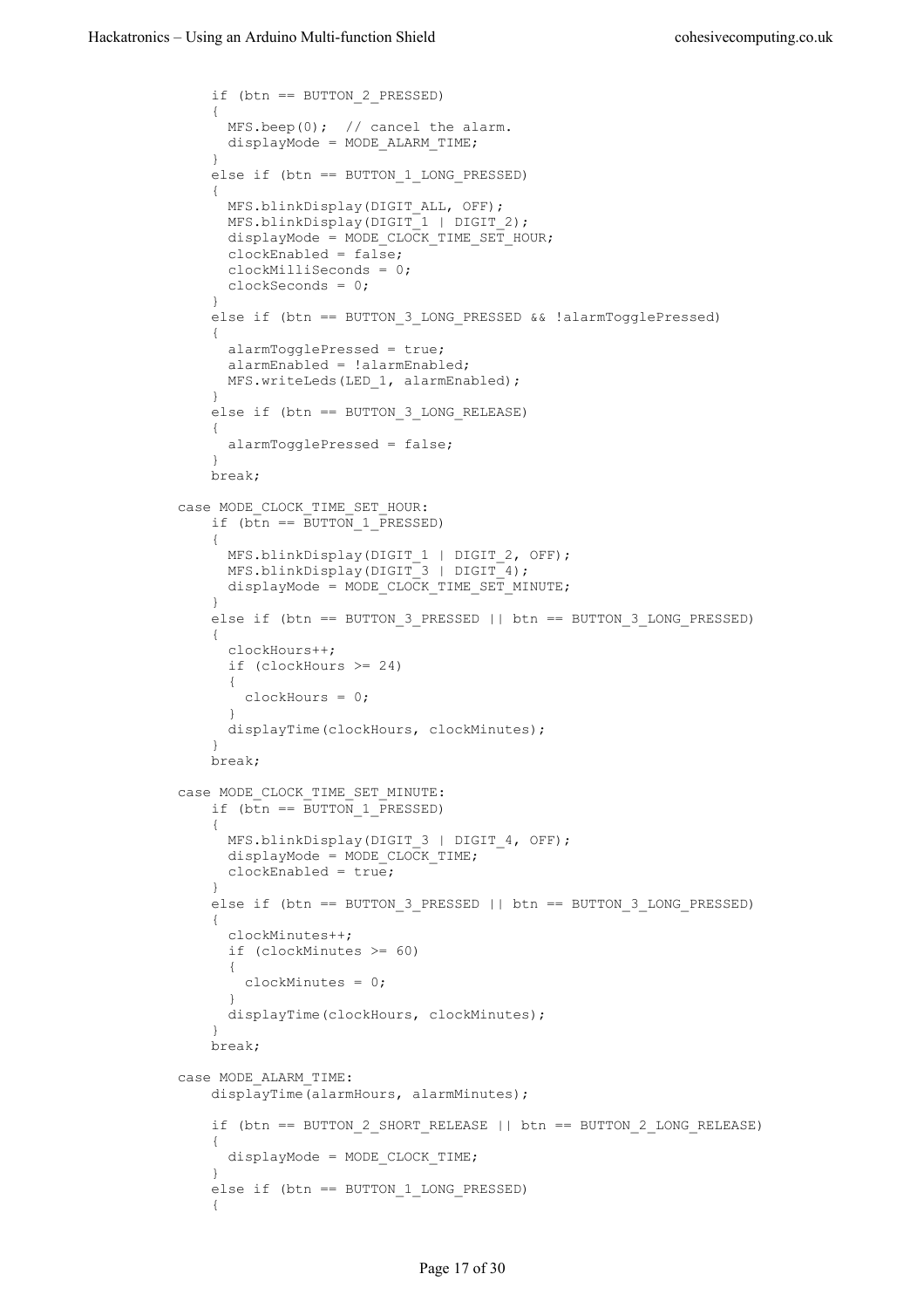```
 MFS.blinkDisplay(DIGIT_ALL, OFF);
 MFS.blinkDisplay(DIGIT_1 | DIGIT_2);
          displayMode = MODE ALARM TIME SET HOUR;
          alarmEnabled = false; }
         break;
     case MODE_ALARM_TIME_SET_HOUR:
        if (b\bar{t}n == \bar{B}UTTON 1 PRESSED)
\overline{\mathcal{A}} MFS.blinkDisplay(DIGIT_1 | DIGIT_2, OFF);
MFS.blinkDisplay(DIGIT 3 | DIGIT 4);
        displayMode = MODEL\nA\overline{R}M\_TIME\_SET\_MINUTE; }
         else if (btn == BUTTON_3_PRESSED || btn == BUTTON_3_LONG_PRESSED)
\overline{\mathcal{A}} alarmHours++;
           if (alarmHours >= 24)
           {
            alarmHours = 0;
 }
          displayTime(alarmHours, alarmMinutes);
 }
         break;
     case MODE_ALARM_TIME_SET_MINUTE:
        if (btn == \overline{B}UTTON 1 PRESSED)
\overline{\mathcal{A}}MFS.blinkDisplay(DIGIT 3 | DIGIT 4, OFF);
         displayMode = MODE CLOCK TIME;
          alarmEnabled = true;
          MFS.writeLeds(LED 1, ON);
 }
         else if (btn == BUTTON_3_PRESSED || btn == BUTTON_3_LONG_PRESSED)
         {
           alarmMinutes++;
           if (alarmMinutes >= 60)
 {
             alarmMinutes = 0;
 }
          displayTime(alarmHours, alarmMinutes);
         }
         break; 
   }
}
void displayTime (byte hours, byte minutes)
{
  char time[5];
  sprintf(time, "%03d", (hours * 100) + minutes);
  MFS.write(time, 1);
}
//--------------------------------------------------------------------------------
void clockISR ()
{
   // Perform ripple count for all time components.
   if (clockEnabled)
   {
     clockMilliSeconds++;
     if (clockMilliSeconds >= 1000)
     {
       clockMilliSeconds = 0;
       clockSeconds++;
       if (clockSeconds >= 60)
\{ clockSeconds = 0;
```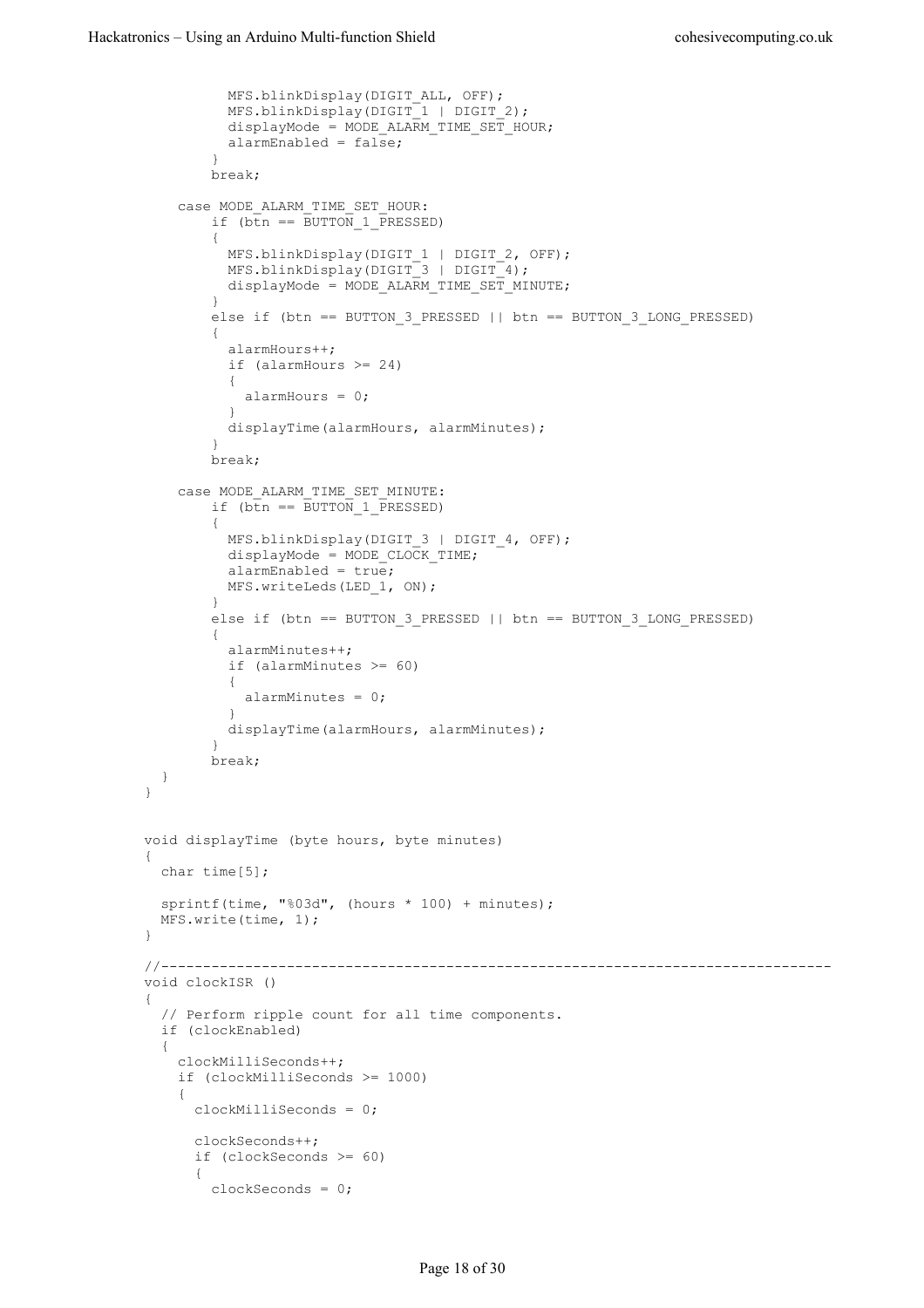```
 clockMinutes++;
        if (clockMinutes >= 60)
\overline{\mathcal{A}} clockMinutes = 0;
         clockHours++;
          if (clockHours >= 24)
 {
           clockHours = 0;
 }
        }
        // If current time coincides with alarm time, and alarm is enabled, engage
the alarm.
       if (alarmEnabled && (clockMinutes == alarmMinutes) && (clockHours == 
alarmHours))
       {
         MFS.beep(
                   10, // on period
                   5, // off period
 4, // number of cycles
 100, // number of loop cycles
                   50 // delay between loop cycles
) :
        }
     }
    }
  }
}
```
#### <span id="page-18-0"></span>**Heart monitor**



This application requires a heart beat sensor similar to the one shown in the image (that can be purchased from various internet suppliers), which uses infrared light to detect pulses in a finger or ear lobe. When normalized, the sensor outputs an analogue signal of 2.5 volts, which rises and drops every time the blood flow changes due to a heart beat. The application works by counting every time the signal rises above 3 volts, then drops below 2.5 volts, and measures time between pulses to calculate the beats per minute. The beeper is sounded every time a heart beat is detected. The sensor output will need to be connected to Arduino pin A5 exposed on the multi-function shield.

WARNING: This application is not intended for medical purposes.

After powering on the Arduino, gently but firmly place the index finger on the sensor and wait for the display to start blinking. This indicates the sensor has normalized, after which the shield display will show the beats per minute, and the beeper will sound. If the display remains at 0 and doesn't blink after several seconds, remove the finger, wait for a while and try again. Ensure the finger is placed with consistent pressure.

Possible modification for this application is to have an LED light synchronised with each heart beat.

```
#include <TimerOne.h>
#include <Wire.h>
#include <MultiFuncShield.h>
void initializeSensorReading();
int data[4];
byte dataIdx=0;
```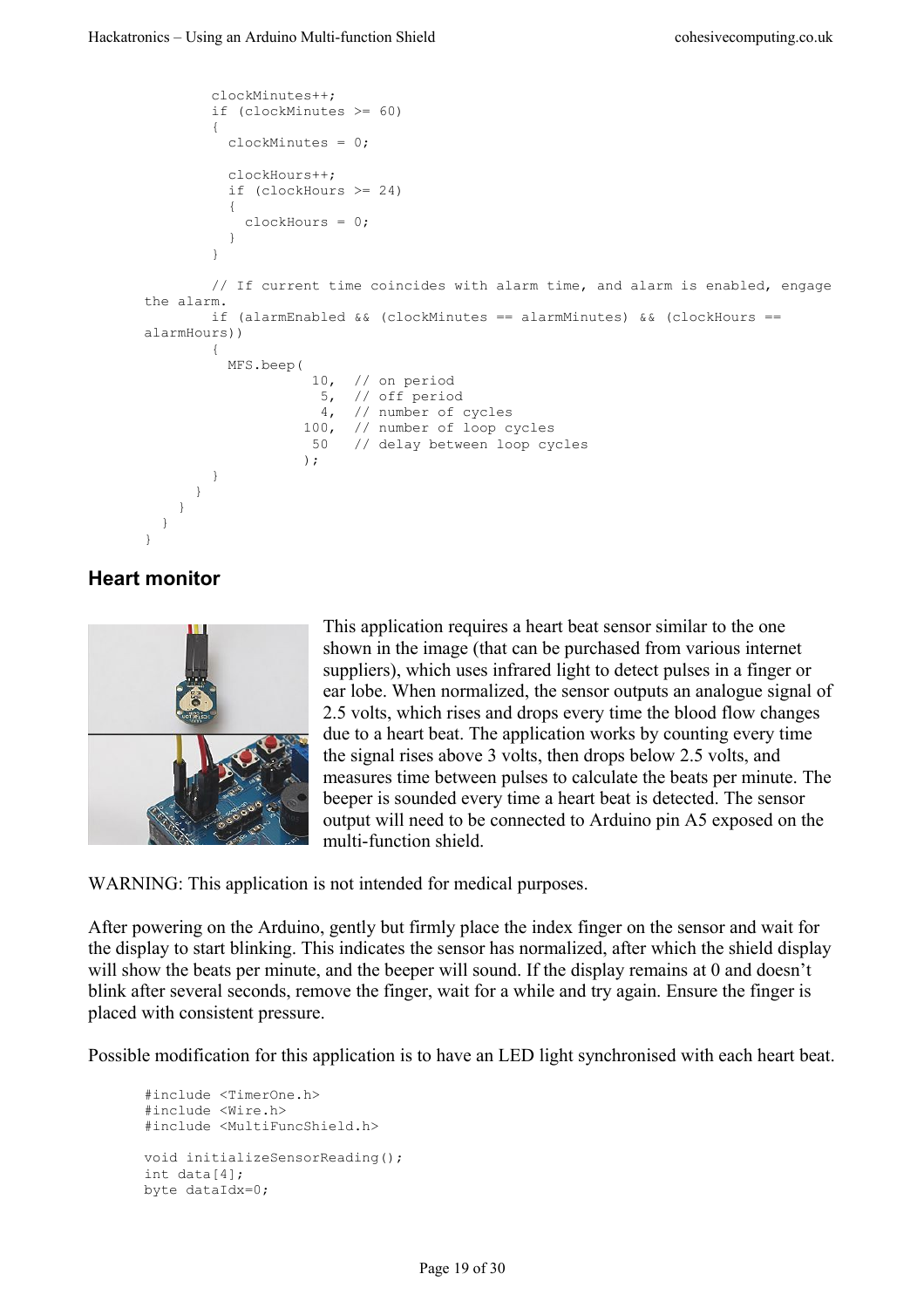```
byte pulseDetected = false;
int lastPulseTime = -1;
void setup() {
  // put your setup code here, to run once:
  Timer1.initialize();
  MFS.initialize(&Timer1);
  initializeSensorReading();
   //Serial.begin(9600);
}
void loop()
{
  if (MFS.getTimer() == 0) {
    MFS.setTimer(10000); // reset millisecond countdown timer.
    if (lastPulseTime != -1)
     {
       lastPulseTime = 10000 + lastPulseTime;
     }
   }
  int sensorValue = analogRead(A5); // read the sensor.
   if (sensorValue < 20 || sensorValue > 970)
   {
     // Sensor hasn't normalized, check how long for in milliseconds.
   if (lastPulseTime != -1 && lastPulseTime - MFS.getTimer() > 700)
     {
       initializeSensorReading();
     }
   }
  else if (sensorValue > (3 * 1024) / 5) // value is rising, so must be start of
a pulse.
   {
     if (!pulseDetected)
     {
       pulseDetected = true;
      if (lastPulseTime == -1)\{ lastPulseTime = MFS.getTimer();
       }
       else
\{int pulsePeriod = lastPulseTime - MFS.getTimer(); // calculate time
between pulses in millseconds.
         lastPulseTime = MFS.getTimer();
         int bpm = 60000 / pulsePeriod; // calculate beats per minute.
         if (bpm < 45 || bpm > 230) // bpm is outside acceptible range, so clear 
the data buffer.
         {
           initializeSensorReading();
         }
         else
\overline{\mathcal{A}} // bpm is within range, but still need to calculate average.
          data[dataIdx++] = bpm;if (dataIdx \geq 4) {
            dataIdx = 0; }
```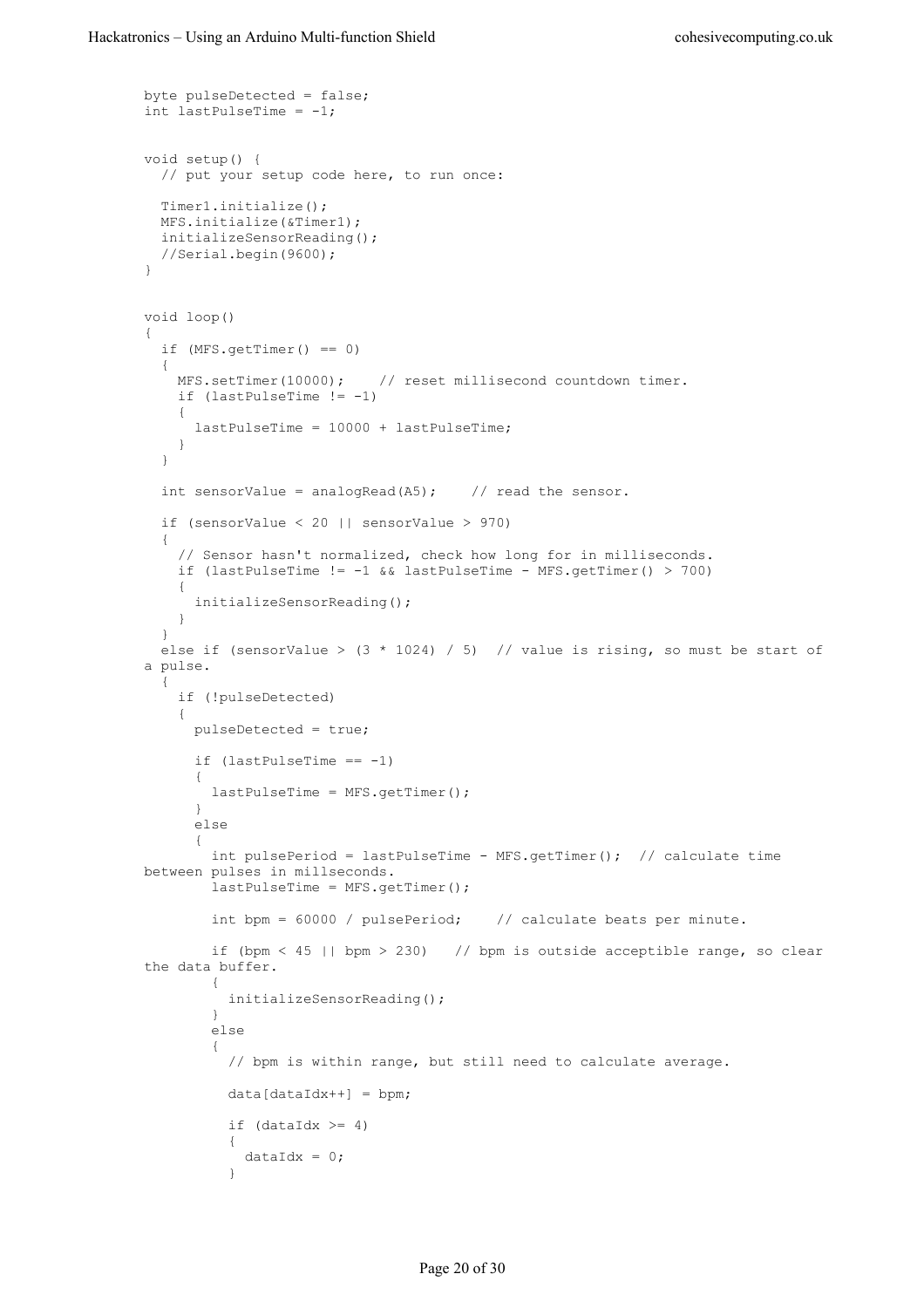```
if (data[0] &&&data[1] &&&data[2] &&&data[3]) // check if data buffer
is full before calculating avg bpm.
           {
            int avgBpm = (data[0] + data[1] + data[2] + data[3]) / 4;MFS.blinkDisplay(DIGIT ALL, OFF);
            MFS.write(avgBpm);
          MFS.beep();
 }
           else
 {
             // buffer not full, so blink the display.
           MFS.blinkDisplay(DIGIT ALL, ON);
           }
        }
      }
    }
   }
  else if (sensorValue < (1024 / 2)) // value is falling, so must be end of
pulse.
  {
    pulseDetected = false;
   }
  //Serial.println(sensorValue);
   //delay(10);
}
// Initialize the read buffer and display.
void initializeSensorReading()
{
  lastPulseTime = 0;
 dataIdx = 0:
 for (int i=0; i<4; i++)
   {
   data[i] = 0; }
 MFS write(0):
 MFS.blinkDisplay(DIGIT ALL, OFF);
}
```
#### <span id="page-20-0"></span>**Surface incline indicator**

The surface incline indicator application uses the MPU6050 motion sensor to determine the angle of inclination of a flat surface. You will need to download the full source code before uploading to the Arduino. Because the application uses software I2C, when using R3 boards Uno and Leonardo, use pin 5 for SCL and 6 for SDA. For Mega2560, use pin 5 for SCL and pin A5 for SDA.

After powering on the Arduino, place the motion sensor on a surface that is as level as possible, then press and hold button 1 on the multi-function shield. LED 1 blinks while the sensor is calibrated. Thereafter, by placing the motion sensor on inclined surfaces the shield will display the angle of inclination.

Presently the incline is displayed only for a single axis, but the application could modified to the show the incline for an additional axis.

```
#define _SOFTI2C_H
#include <SoftI2CMaster.h>
#include <Wire.h>
#include <TimerOne.h>
#include <MultiFuncShield.h>
```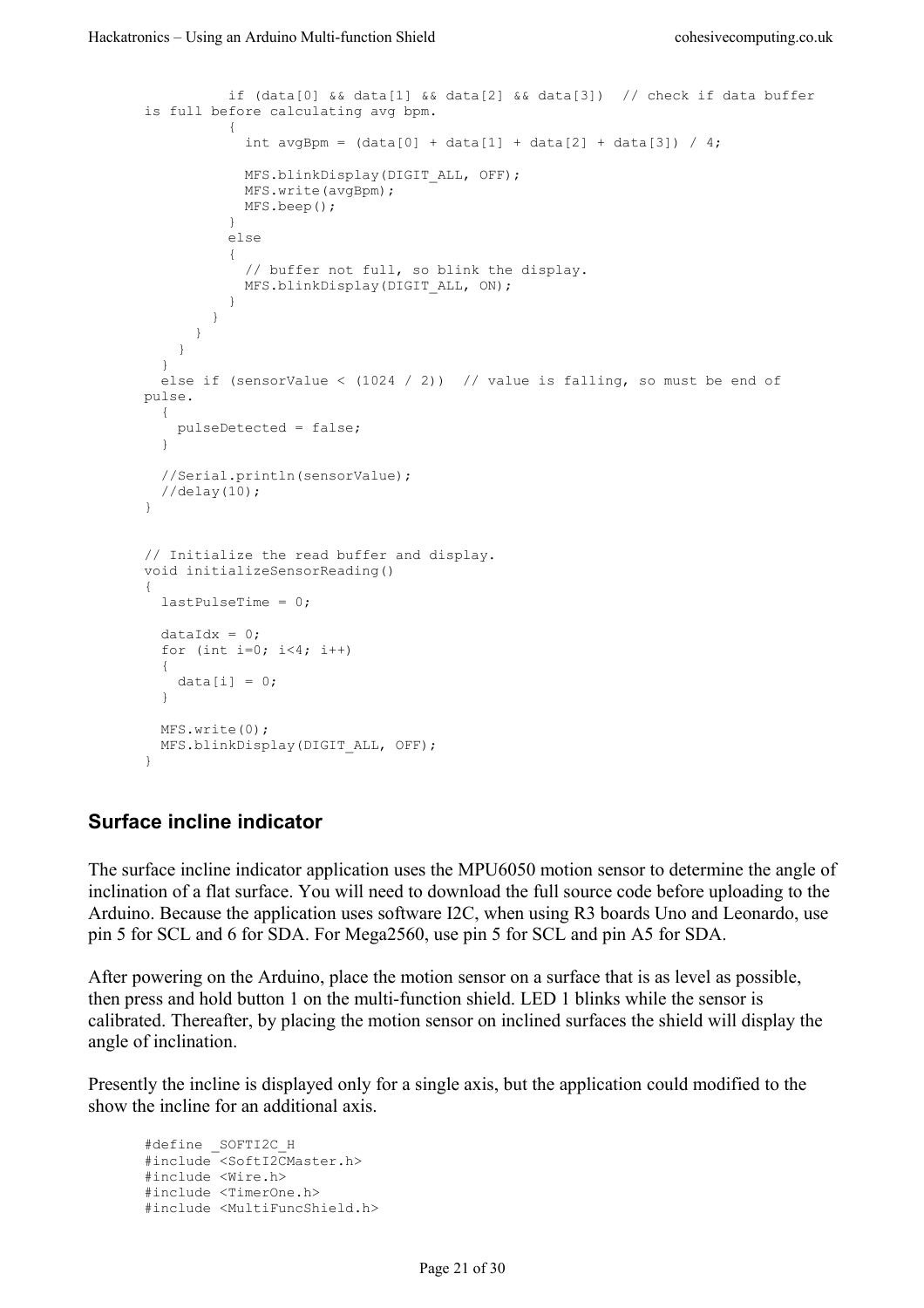```
#include "SoftwareI2C.h"
#include "I2C.h"
#include "MPU6050.h"
#define SOFTWARE_I2C
void calibrate();
MPU6050 MPU;
const float radToDeg = 180.0 / 3.1415926535897932384626433832795;
int xOffset=0, yOffset=0;
float zScaleOffset = 1; // multiply Z axis with this value to get as close to 1qas possible.
void setup() {
  // put your setup code here, to run once:
  Timer1.initialize();
#if defined (SOFTWARE_I2C)
   // Use software I2C
   // Uno and Leonardo, use pin 5 for SCL and 6 for SDA. Mega2560, use pin 5 for 
SCL and pin A5 for SDA.
   SoftI2C1.initialize();
 MPU.initialize(&SoftI2C1, MPU DEFAULT ADDRESS << 1, ACCEL FS 2, GYRO FS 250,
DLPF BW 5);
#else
  // Use hardware I2C
  Wire.begin();
  I2C1.initialize(&Wire);
 MPU.initialize(&I2C1, MPU_DEFAULT_ADDRESS, ACCEL FS 2, GYRO FS 250, DLPF BW 5);
#endif
  MFS.initialize(&Timer1);
}
void loop() {
  // put your main code here, to run repeatedly:
  byte btn = MFS.getButton();
   if (btn == BUTTON_1_LONG_PRESSED)
   {
    calibrate();
   }
  MPU.getAccelRaw();
 MPU.accel X Raw -= xOffset;
 MPU.accelYRaw - = yOffset; float angle;
  if (MPU.accel Z Raw == 0)
   {
   angle = 90;
   }
   else
   {
    angle = atan((float)MPU.accel Y_Raw / (MPU.accel Z_Raw * zScaleOffset)) *
radToDeg; // calculate for y axis
   //angle = atan((float)MPU.accel_X_Raw / (MPU.accel_Z_Raw * zScaleOffset)) *
radToDeg; // calculate for X axis
   }
  MFS.write(angle, 1);
  delay(200);
}
```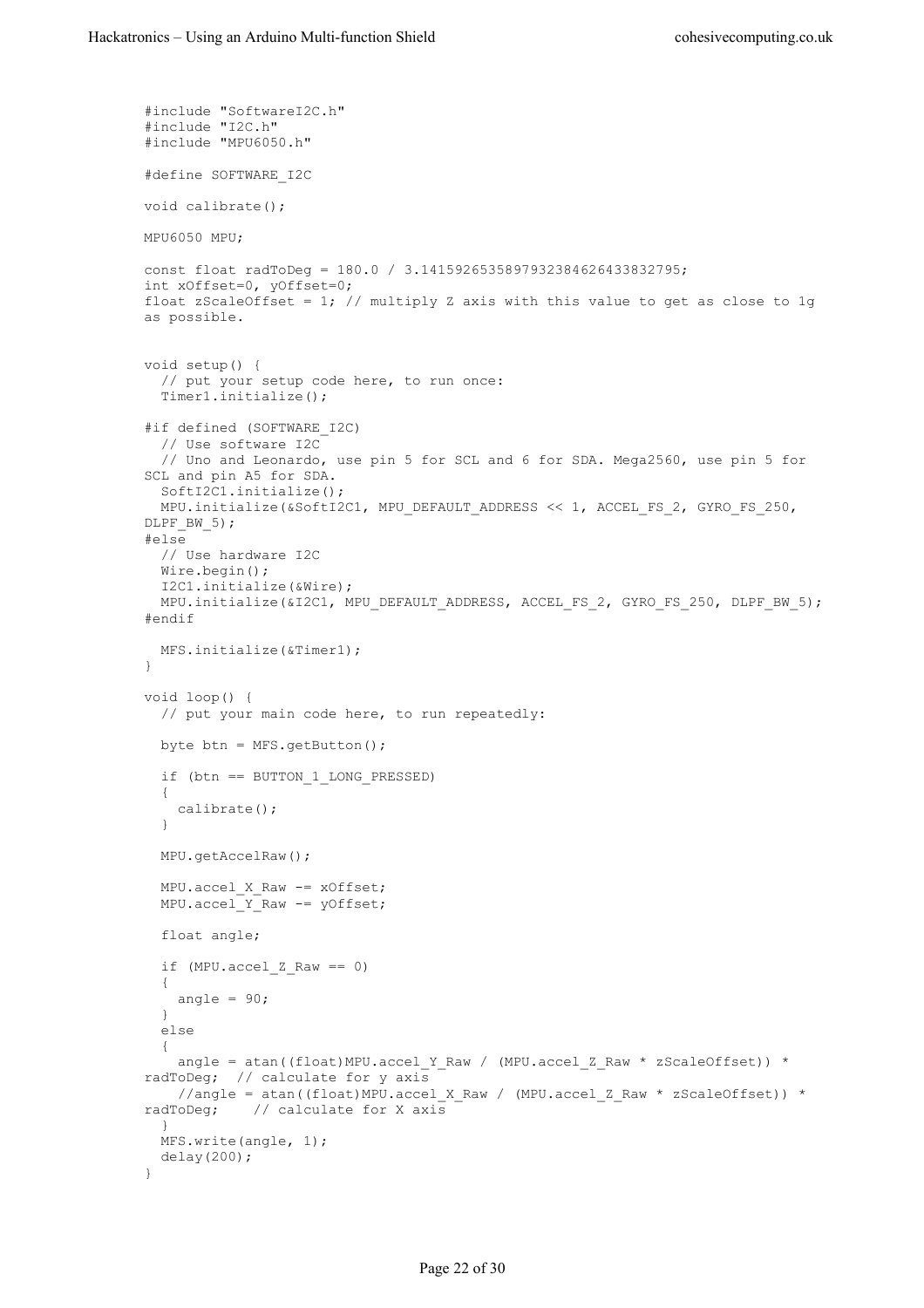```
void calibrate()
{
  MFS.write(" ");
 MFS.writeLeds(LED 1, ON);
  MFS.blinkLeds(LED_1, ON); 
   // discard first few sensor readings.
  for (int i=0; i<10; i++)
   {
    MPU.getAccelRaw();
    delay(10);
 }
   int xValues[5], yValues[5], zValues[5];
  for (int i=0; i<5; i++)
\{ MPU.getAccelRaw();
   xValues[i] = MPU.accel X Raw; yValues[i] = MPU.accel_Y_Raw;
    zValues[i] = MPU.accel_Z_Raw;
    delay(300);
 }
   xOffset = MedianOf5(xValues[0], xValues[1], xValues[2], xValues[3], xValues[4]);
   yOffset = MedianOf5(yValues[0], yValues[1], yValues[2], yValues[3], yValues[4]);
   zScaleOffset = (float)MPU.accelScaleValue / MedianOf5(zValues[0], zValues[1], 
zValues[2], zValues[3], zValues[4]);
  MFS.blinkLeds(LED_1, OFF);
   // clear the input button buffer by reading it and discarding value.
 for (int i=0; i<10; i++)
   {
    MFS.getButton();
   }
}
```
#### <span id="page-22-0"></span>**Sonar ranger**

The sonar ranger application uses the HC SR04 sonar module to measure distance between the module and a solid object up to 5 meters away. This application works in a way similar to the obstacle sensor of some vehicles the assist the driver in parking manoeuvres. As an obstacle nears the sonar module, the beeper is sounded at shorter and shorter intervals. The shield's button 1 is used for engaging or disengaging the sonar module.

The trigger and echo pins of the sonar module are connected to Arduino pins 5 and 6 respectively, which are exposed on the multi-function shield. After powering on the Arduino, place a solid object at different distances away from the sonar module.

```
#include <TimerOne.h>
#include <Wire.h>
#include <MultiFuncShield.h>
const int TrigPin = 5;
const int EchoPin = 6;
enum sonarModeValues
{
  MODE_SONAR_OFF,
  MODE_SONAR_ON
};
byte sonarMode = MODE_SONAR_OFF;
void setup()
```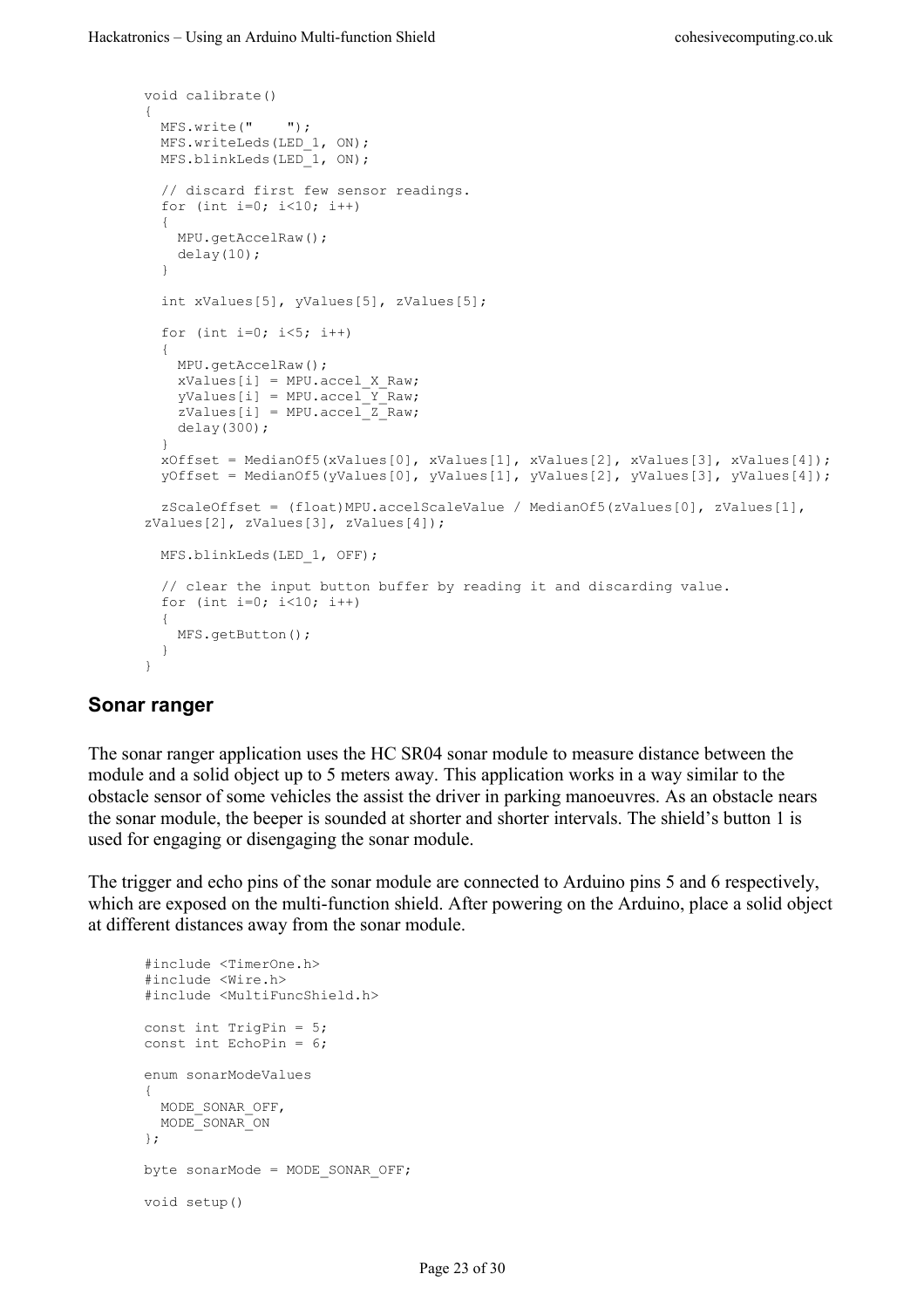```
{
  //Serial.begin(9600);
  pinMode(TrigPin, OUTPUT);
  pinMode(EchoPin, INPUT);
  Timer1.initialize();
  MFS.initialize(&Timer1);
  MFS.write("off");
}
void loop()
{
  byte btn = MFS.getButton();
   switch (sonarMode)
   {
     case MODE_SONAR_OFF:
        if (b\bar{t}n == BUTTON 1 PRESED) {
         sonarMode = MODE SONAR ON;
          MFS.beep(5, 95, 1,0,0);
          MFS.write("on");
 }
         break;
     case MODE_SONAR_ON:
        if (\overline{b}th == BUTTON 1 PRESSED)
\overline{\mathcal{A}} sonarMode = MODE_SONAR_OFF;
          MFS.beep(0);
          MFS.write("off");
         MFS.blinkDisplay(DIGIT ALL, OFF);
           MFS.initSonar();
 }
         else
\overline{\mathcal{L}} int distance = MFS.getSonarDataCm(TrigPin, EchoPin);
          if (distance != 0 && distance < 2000)
\{ int offPeriod = distance - 6;
             if (offPeriod < 0)
 {
               offPeriod = 0;
 }
             MFS.write(distance);
             MFS.setBeepOffPeriod(offPeriod);
          MFS.blinkDisplay(DIGIT_ALL, distance < 11);<br>}
 }
           delay(100);
 }
         break;
   }
\overline{1}
```
## <span id="page-23-0"></span>**Speedometer**

The speedometer application calculates the speed of a wheel (in kilometres/hour) by using a magnet and a reed switch, which is connected to Arduino pin 5. It should also be possible to fabricate your own wheel encoder using a line or mark sensor.

After powering on the Arduino, press and hold button 1 of the multi-function shield until the display blinks, then use buttons 2 and 3 to set the wheel diameter in centimetres. Press button 1 again when finished. Turn the wheel to see the speed indicated on the shield display.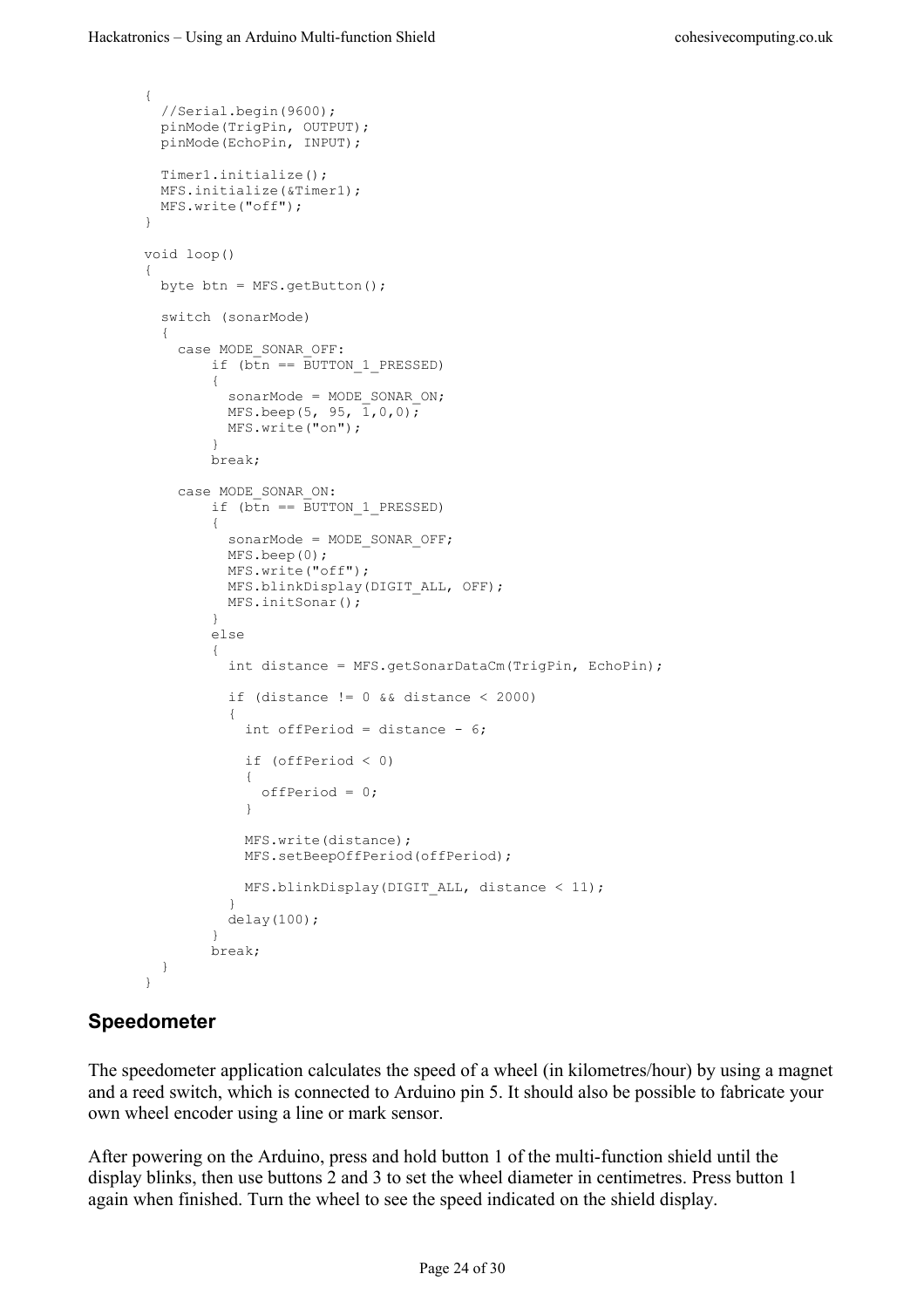A possible enhancement for this application is to keep a record of trip distance in kilometres.

```
#include <TimerOne.h>
#include <Wire.h>
#include <MultiFuncShield.h>
enum SpeedoModeValues
{
 SETUP WHEEL,
 CALCULATE SPEED
};
byte speedoMode = CALCULATE_SPEED;
byte wheelDiameterCm = 60;
unsigned int wheelCirmcumferenceCm = (wheelDiameterCm * 314) / 100;
float SpeedKmh (unsigned int wheelCircumferenceCm, unsigned int periodMs);
void setup() {
  // put your setup code here, to run once:
  pinMode(5, INPUT_PULLUP);
  Timer1.initialize();
  MFS.initialize(&Timer1);
  MFS.initPulseInCounter(
 5, // use digital pin 5 for pulse input.
2000, \frac{1}{2000} // the number of milliseconds to wait for a pulse, before
resetting pulse in period to 0.
     LOW // trigger pulse on LOW input.
  );
}
void loop() {
   // put your main code here, to run repeatedly:
  byte btn = MFS.getButton();
   switch (speedoMode)
   {
    case SETUP_WHEEL:
       if (btn == BUTTON 1 PRESSED)\overline{\mathcal{A}}speedoMode = CALCULATE SPEED;
          MFS.blinkDisplay(DIGIT_ALL, OFF);
         wheelCirmcumferenceCm = (wheelDiameterCm * 314) / 100;
 }
         else if (btn == BUTTON_2_PRESSED || btn == BUTTON_2_LONG_PRESSED)
         {
          wheelDiameterCm--;
          if (wheelDiameterCm < 30)
 {
           wheelDiameterCm = 30;
 }
          MFS.write(wheelDiameterCm);
 }
         else if (btn == BUTTON_3_PRESSED || btn == BUTTON_3_LONG_PRESSED)
\overline{\mathcal{A}} wheelDiameterCm++;
           if (wheelDiameterCm > 100)
 {
            wheelDiameterCm = 100;
 }
```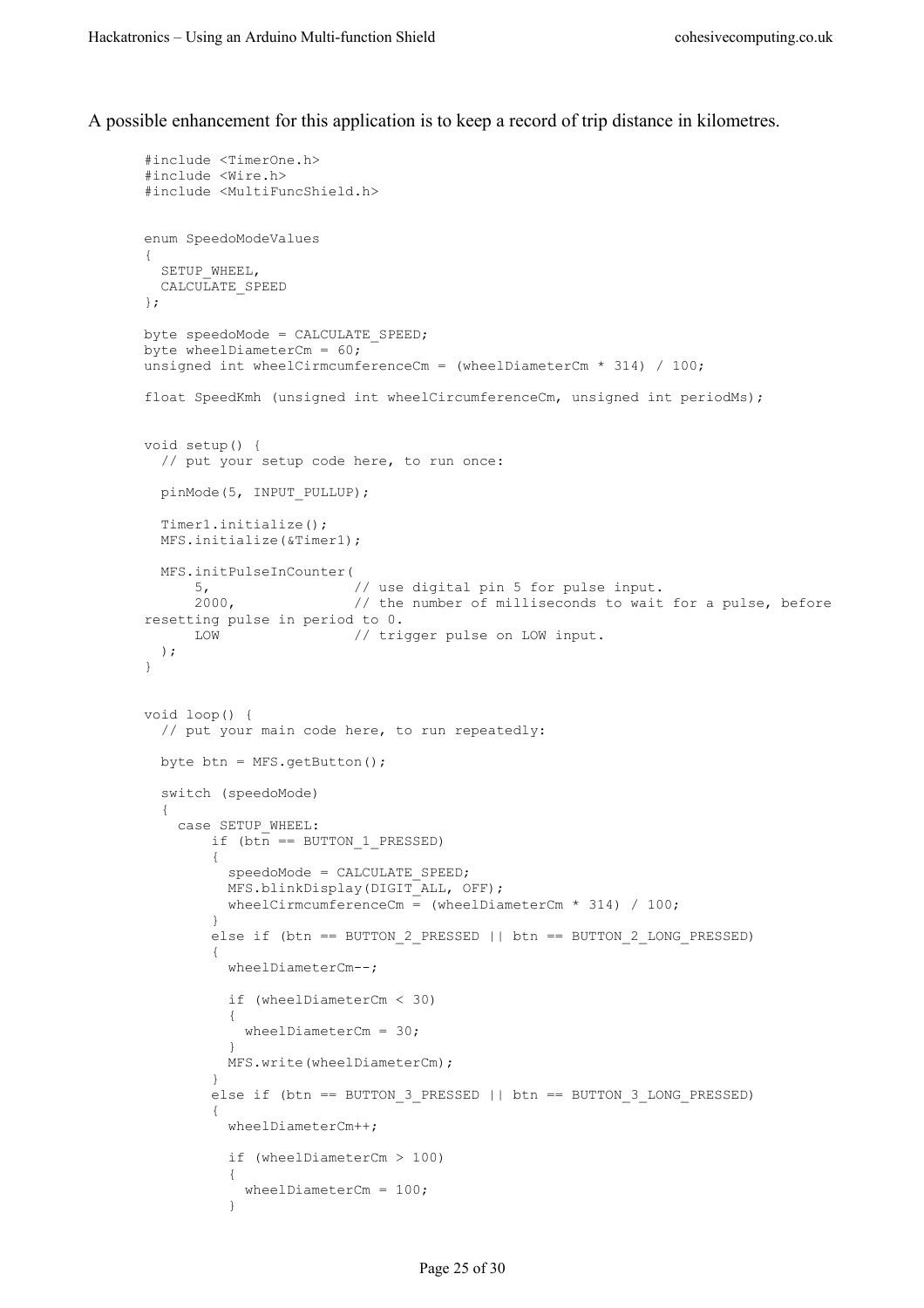```
 MFS.write(wheelDiameterCm);
 }
        break;
    case CALCULATE_SPEED:
        if (btn == BUTTON_1_LONG_PRESSED)
         {
         speedoMode = SETUP WHEEL;
         MFS.write(wheelDiameterCm);
         MFS.blinkDisplay(DIGIT ALL, ON);
         }
         else
         {
         unsigned int pulsePeriodMs = MFS.getPulseInPeriod();
          if (pulsePeriodMs == 0)
          {
         MFS.write(0.0, 1); }
          else
          {
           MFS.write(SpeedKmh(wheelCirmcumferenceCm, pulsePeriodMs), 1);
           }
 }
         break;
  }
 delay(100);
}
float SpeedKmh (unsigned int wheelCircumferenceCm, unsigned int periodMs)
{
  return (float)(wheelCircumferenceCm * 36) / periodMs;
}
```
All the code samples and applications have been tested and work. If you experience any difficulties, please post a comment, and I'll get back to you as soon as I can.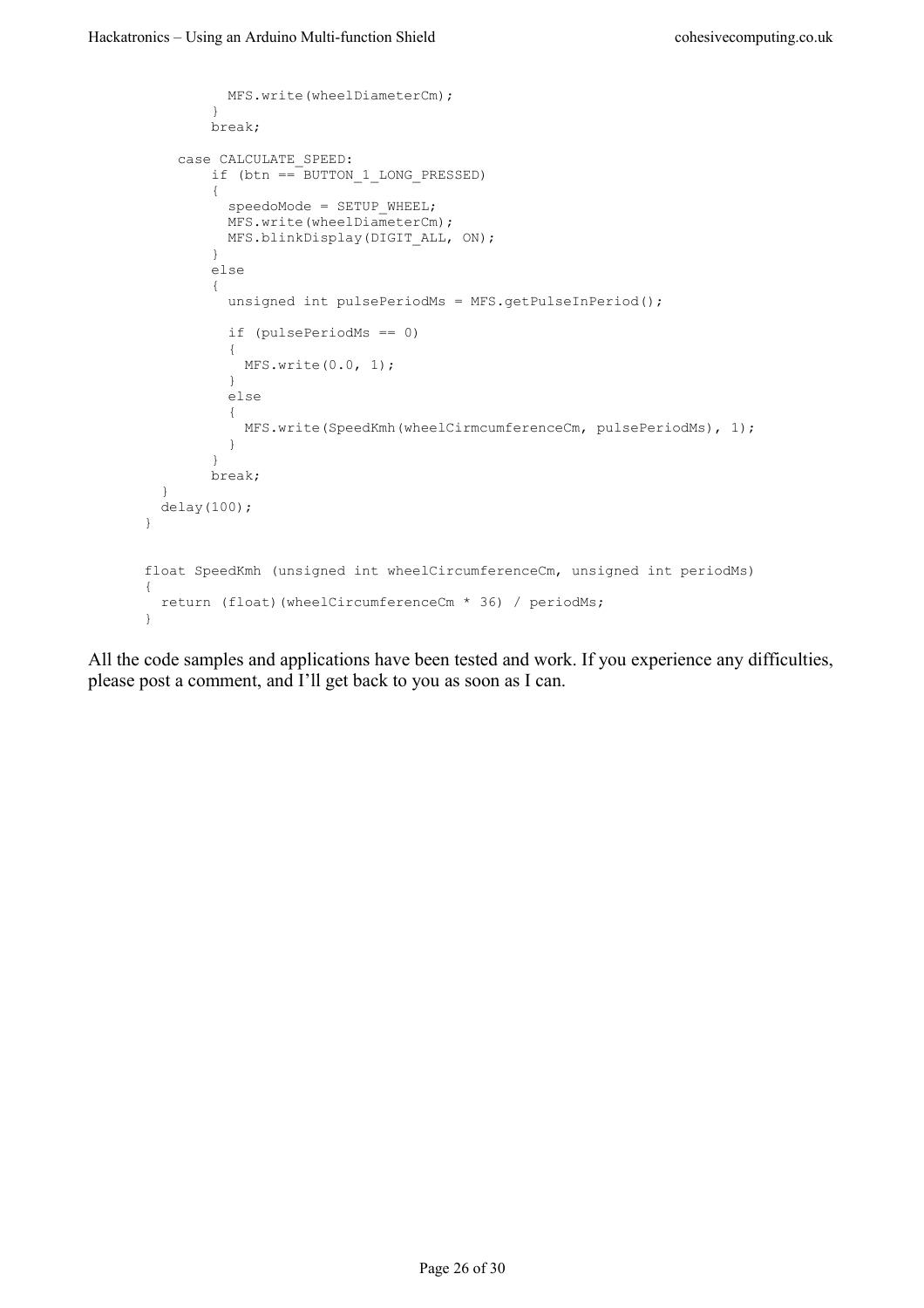## <span id="page-26-1"></span>*Appendices*

#### <span id="page-26-0"></span>**Multi-function Shield Library Help**

```
#define ON 1
#define OFF
#define LED_1_PIN 13
#define LED_2_PIN 12
#define LED_3_PIN 11
#define LED<sup>-4</sup> PIN 10
#define POT_PIN 0<br>#define BEEPER PIN 3
#define BEEPER PIN
#define BUTTON_1_PIN A1
#define BUTTON_2_PIN A2
#define BUTTON_3_PIN A3
#define LATCH PIN 4
#define CLK_PIN 7
#define DATA_PIN 8
#define LM35_PIN A4
#define DIGIT_1 1
#define DIGIT_2 2
#define DIGIT_3 4
#define DIGIT_4 8
#define DIGIT_ALL 15
#define LED_1 1
#define LED_2 2
#define LED_3 4
#define LED 4 8
#define LED_ALL 15
// button state indicators
#define BUTTON_PRESSED_IND (0 << 6)
#define BUTTON_SHORT_RELEASE_IND (1 << 6)
#define BUTTON_LONG_PRESSED_IND (2 << 6)
#define BUTTON_LONG_RELEASE_IND (3 << 6)
#define BUTTON 1 PRESSED (1 | BUTTON PRESSED IND)
#define BUTTON 1 SHORT RELEASE (1 | BUTTON SHORT RELEASE IND)
#define BUTTON_1_LONG_PRESSED (1 | BUTTON_LONG_PRESSED_IND)
#define BUTTON_1_LONG_RELEASE (1 | BUTTON_LONG_RELEASE_IND)
#define BUTTON_2_PRESSED (2 | BUTTON_PRESSED_IND)
#define BUTTON_2_SHORT_RELEASE (2 | BUTTON_SHORT_RELEASE_IND)
#define BUTTON_2_LONG_PRESSED (2 | BUTTON_LONG_PRESSED_IND)
#define BUTTON_2_LONG_RELEASE (2 | BUTTON_LONG_RELEASE_IND)
#define BUTTON_3_PRESSED (3 | BUTTON_PRESSED_IND)
#define BUTTON 3 SHORT RELEASE (3 | BUTTON SHORT RELEASE IND)
#define BUTTON_3_LONG_PRESSED (3 | BUTTON_LONG_PRESSED_IND)
#define BUTTON_3_LONG_RELEASE (3 | BUTTON_LONG_RELEASE_IND)
#define SMOOTHING_NONE 0
#define SMOOTHING_MODERATE 1<br>#define SMOOTHING_STRONG 2
#define SMOOTHING_STRONG 2
class MultiFuncShield
{
   public:
    // Pointer to user interrupt with frequency of 1khz.
    void (*userInterrupt)() = NULL;
    // Initializes this instance using a TimerOne instance. A 1khz interrupt is attached.
    void initialize(TimerOne *timer1);
```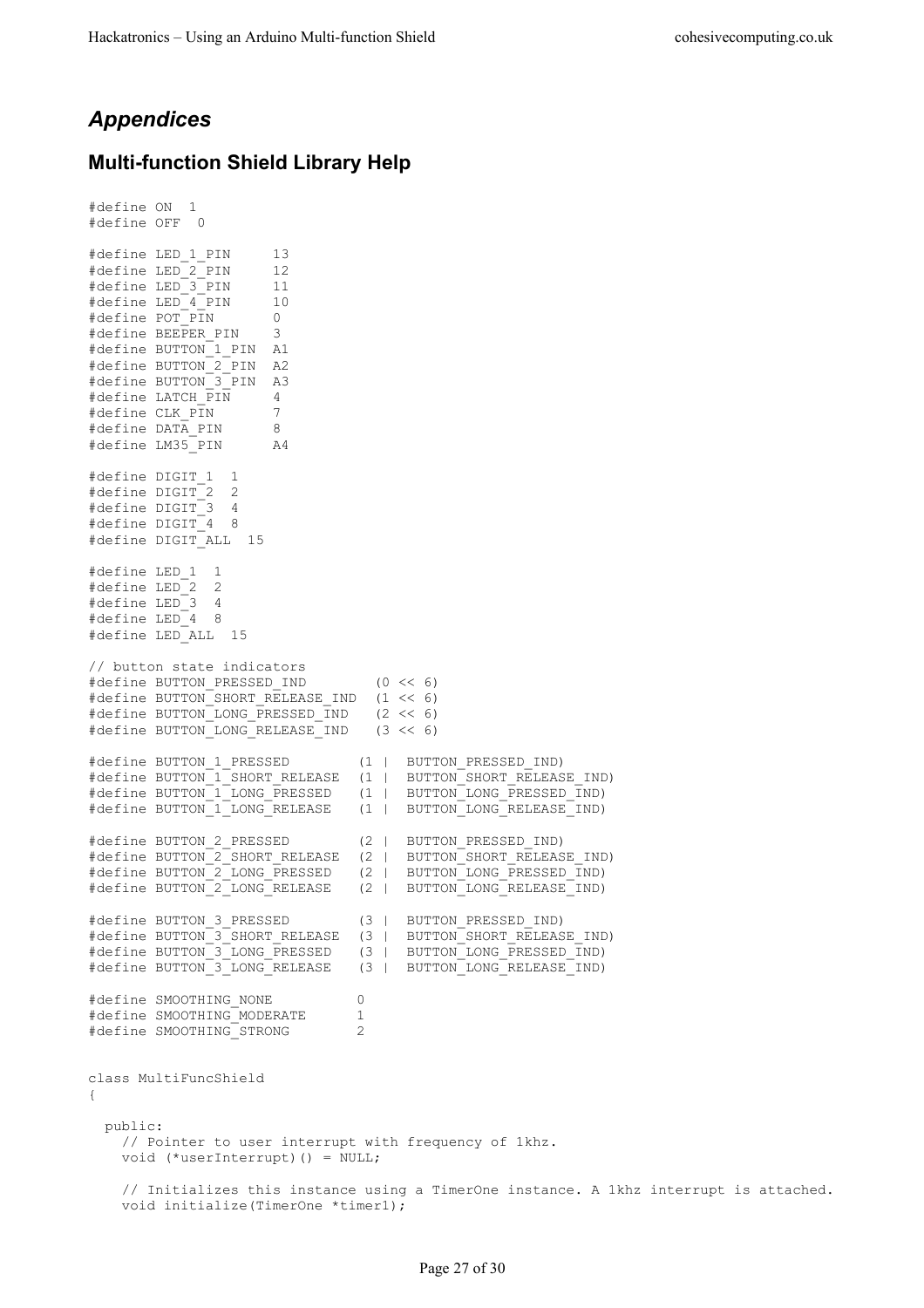// Initializes this instance, but interrupt based features are not available. void initialize(); // For internal use only. void isrCallBack(); // Initiates a millisecond countdown timer. void setTimer (unsigned long thousandths); // Gets the current value of the countdown timer. unsigned long getTimer(); // Initiates and waits for millisecond countdown timer to reach 0. void wait(unsigned long thousandths); // Writes to the LED digit display. void write(const char \*textstring, byte rightJustify =0); void write(int integer); void write(float number, byte decimalPlaces =  $1$ ); // Manually refreshes the Led digit display. // Not to be used whilst interrupt based features are available. void manualDisplayRefresh(); // Blinks the digits on the LED digit display. void blinkDisplay(byte digits, // use bitwise OR, e.g. DIGIT\_1 | DIGIT\_2 byte enabled = ON // turns on/off the blinking );  $\overline{\phantom{a}}$  // Turns LEDs on or off. void writeLeds(byte leds,  $\frac{1}{2}$  // use bitwise OR, e.g. LED\_1 | LED\_2 // ON or OFF ) : // Blinks the LEDs. void blinkLeds(byte leds, // use bitwise OR, e.g. LED\_1 | LED\_2 byte enabled = ON // ON or OFF ) : // Engage the beeper, which is managed in the background. Period timing is in 100th of second void beep (unsigned int onPeriod = 20, unsigned int offPeriod =  $0$ , byte cycles = 1, unsigned int loopCycles = 1 /\* 0=indefinitely \*/, unsigned int loopDelayPeriod =0); // Use this to set the off period whilst the beeper is engaged, void setBeepOffPeriod(unsigned int offPeriod); // Queues a button action to the button queue, e.g BUTTON\_1\_PRESSED void queueButton (byte button); // Pulls a button action from the button queue. byte getButton(); // Queues button short press and release actions. Long button presses are not supported, and long releases are reported as short releases. // Should not be used whilst interrupt based features are available. void manualButtonHandler(); // Initializes the pulse counter. Used for counting pulses applied to an input pin. Max pulse frequency 500hz. void initPulseInCounter(byte pin = BUTTON\_1\_PIN,  $\frac{1}{\sqrt{m}}$  // input pin unsigned int time0ut = 3000, // the number of milliseconds unsigned int timeOut =  $3000$ , to wait for a pulse, before resetting pulse in period to 0. byte trigger =  $LOW$  // trigger counter on either rising or falling edge  $)$  ; // Gets the period of the most recent pulse (in milliseconds). unsigned int getPulseInPeriod();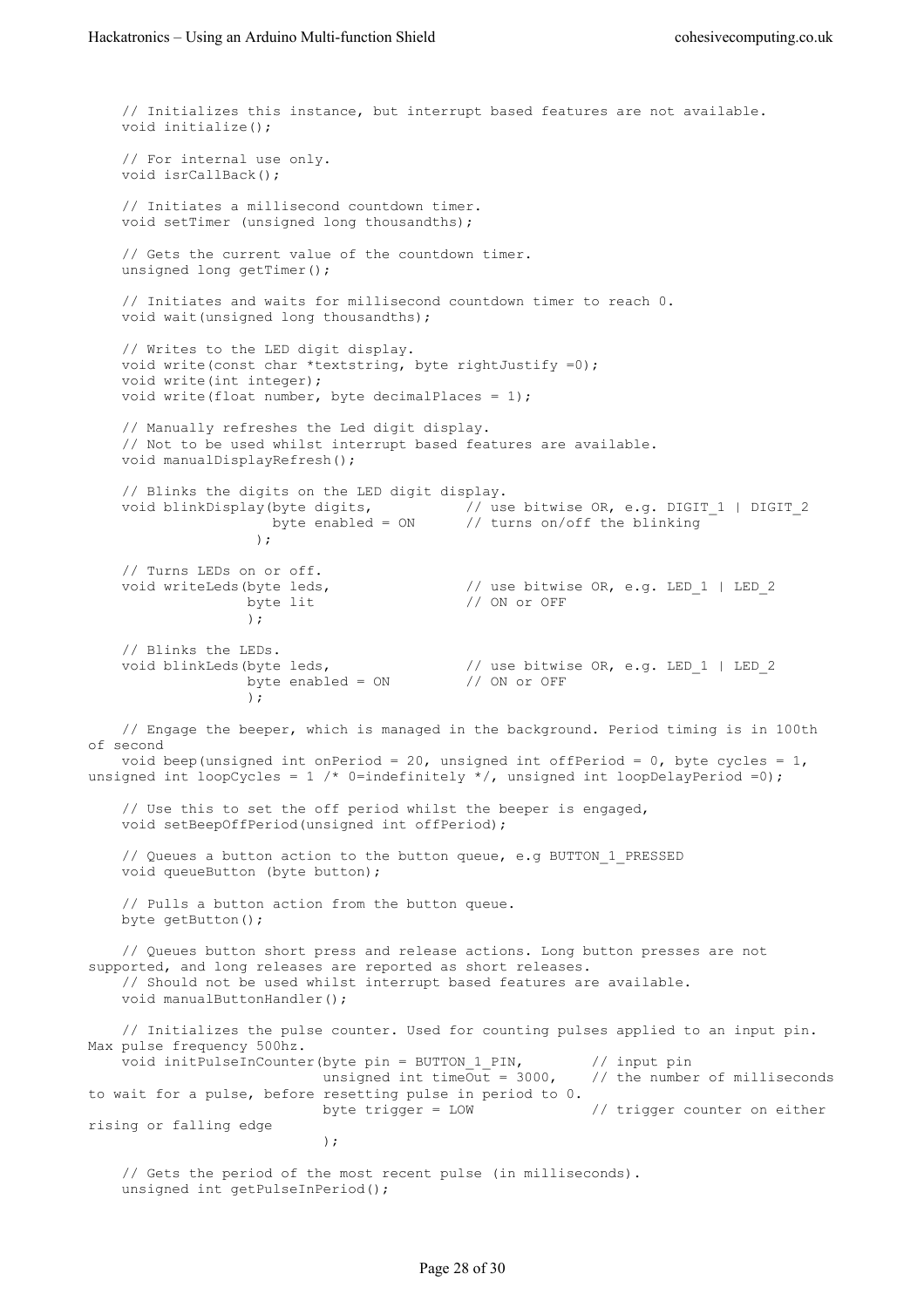// Gets the total number pulses counted. unsigned long getPulseInTotalCount(); // Resets the pulse counter to 0. void resetPulseInTotalCount(); // Sets the pulse in timeout, which is the number of milliseconds to wait for a pulse, before resetting pulse in period to 0. void setPulseInTimeOut(unsigned int timeOut); // Initializes the sonar reading feature. Needs HC-SR04 sonar module. void initSonar(byte level = SMOOTHING MODERATE); // level 0=none, 1=moderate, 2=strong. // Gets the distance measured in centimeters, using HC-SR04 sonar module. unsigned int getSonarDataCm(byte triggerPin, byte echoPin); // Initializes temperature reading feature. Needs LM35 sensor. Must remove jumper J1 from shield.

void initLM35(byte level = SMOOTHING MODERATE); // level 0=none, 1=moderate, 2=strong

 // Gets the temperature reading in 1 tenths of a centigrade. int getLM35Data();

#### };

extern MultiFuncShield MFS;